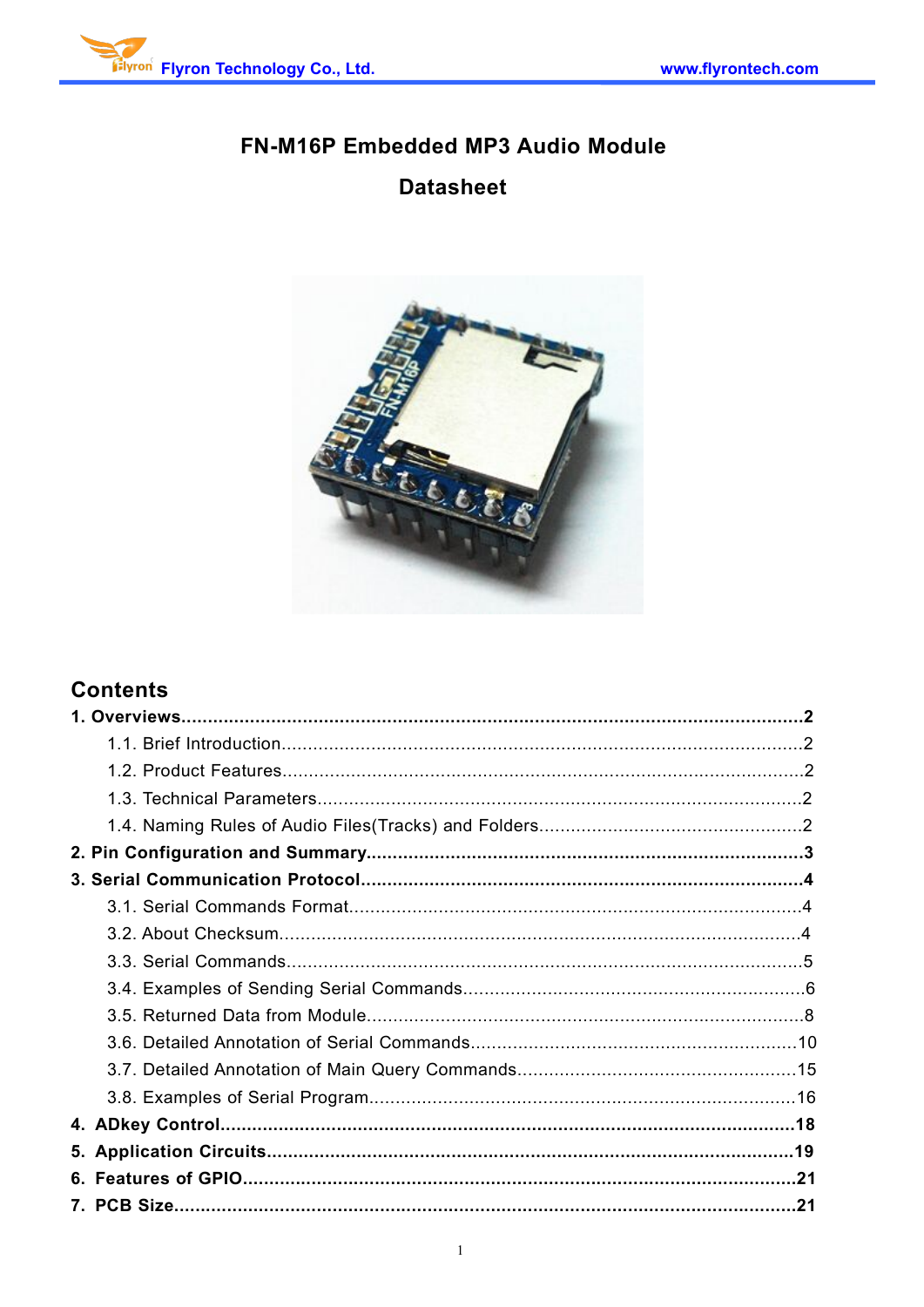### **1.Overviews**

### **1.1. Brief Introduction**

FN-M16P module isa serial MP3 module that is with a perfect integrated MP3 and WMV decoder chip. It provides micro SD card driver, and supports FAT16 and FAT32 file systems. It is able to play back specified sound files and realize other functions through simple serial commands. In the mean time, this module supports AD key control mode that facilitates users to develop their jobs in some simple applications. Without the cumbersome underlying operating, easy to use, stable and reliable are the most important features of this module.

### **1.2. Product Features**

- Supports MP3 and WAV decoding.
- Supports FAT16 and FAT32 file system.
- 24-bit DAC output and supports dynamic range 90dB and SNR 85dB.
- Supports AD key control mode and UART RS232 serial control mode.
- Supports maximum 32GB micro SD card and 32GB USB flash drive.
- Supports maximum 3000 audio files under the root directory of the storage device.
- Supports maximum 99 folders, and each folder can stores 255 audio files.
- Supports inter-cut advertisements.
- **Supports random playback.**
- Built-in a 3 watts amplifier that can direct drive a 3 watts speaker.
- 30 levels adjustable volume, and 6 levels adjustable EQ.

| <b>Item</b>                                     | <b>Description</b>                                              |  |
|-------------------------------------------------|-----------------------------------------------------------------|--|
|                                                 | Supports 11172-3 and ISO13813-3 layer3 audio decoding           |  |
| MP3 Audio Format                                | Supports sampling rate (KHZ):8/11.025/12/16/22.05/24/32/44.1/48 |  |
| Supports Normal, Jazz, Classic, Pop, Rock, etc. |                                                                 |  |
| <b>USB Port</b>                                 | Standard USB 2.0                                                |  |
| <b>UART Port</b>                                | Standard serial port and TTL level:                             |  |
| Working Voltage                                 | DC3.3~5.0V; Typical:DC4.2V                                      |  |
| <b>Rated Current</b>                            | <15mA(without USB flash drive)                                  |  |
| <b>Operating Temperature</b>                    | $-40$ ~+80 °C                                                   |  |
| Humidity                                        | $5\% \sim 95\%$                                                 |  |

#### **1.3. Technical Parameters**

### **1.4. Naming Rules of Audio Files(Tracks) and Folders**

1). Audio files directly stored under the root directory of the storage device(SD card or USB flash) need to be renamed as 0001.mp3/0001.wav, 0002.mp3/0002.wav, 0003.mp3/0003.wav, .......3000.mp3/3000.wav.

Here it works according to physical sequence when you copy the files from computer to SD card or USB flash. For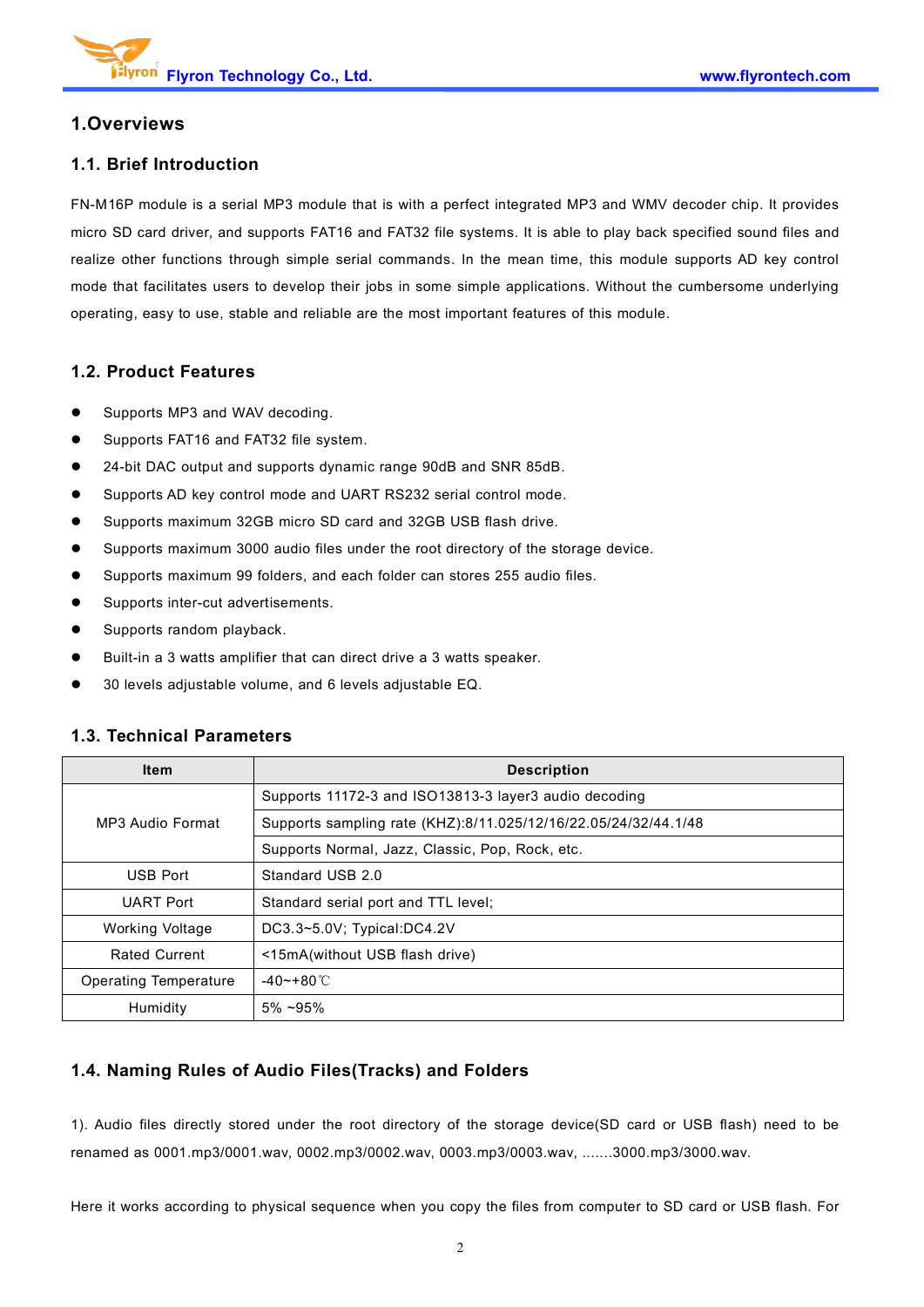example, when the module receives a command to play the track 0001.mp3, it will play the 1<sup>st</sup> track you copied from computer, probably 0001.mp3 or not (maybe it would play 0007.mp3 if it was the first one you copied from computer). In order to avoid this problem, when you make the copy, rename the audio files firstly on computer and put all the renamed files in a one folder, then press "Ctrl+A" on the key board to select all, and press "Ctrl+C" to copy, and go back to the SD card or the USB flash, and press "Ctrl+V" to past all the files into the SD card or USB flash. Or users just directly give up this way and just move the audio files to folders and choose to control and play them in a folder as below.

2). Folders must be renamed as 01, 02, 03......99, and the audio files mustbe renamed as 001.mp3/001.wav, 002.mp3/002.wav, 003.mp3/003.wav, .......255.mp3/255.wav. It is also possible to keep the original audio file name when you rename a file. For example, the original audio file name is "Yesterday Once More.mp3", you can rename it as "001Yesterday Once More.mp3".

### **2. Pin Configuration and Summary**

| $\overline{2}$<br>$\overline{3}$<br>$\overline{4}$<br>$\overline{5}$<br>6 | <b>VCC</b><br><b>RX</b><br><b>TX</b><br>DAC R<br>DAC L<br>SPK+ | <b>BUSY</b><br>USB-<br>$USB+$<br>ADKEY2<br>ADKEY1<br>I/O2 | 16<br>15<br>14<br>13<br>12<br>11 |
|---------------------------------------------------------------------------|----------------------------------------------------------------|-----------------------------------------------------------|----------------------------------|
| 8                                                                         | <b>GND</b><br>SPK-                                             | <b>GND</b><br>I/O1                                        | 10                               |



| <b>No</b>      | Pin              | <b>Description</b>         | <b>Note</b>                                                     |
|----------------|------------------|----------------------------|-----------------------------------------------------------------|
| 1              | <b>VCC</b>       | DC3.2~5.0V                 |                                                                 |
| $\overline{2}$ | <b>RX</b>        | <b>UART</b> serial input   |                                                                 |
| 3              | TX               | UART serial output         |                                                                 |
| 4              | $DAC_R$          | Audio output right channel | Drive earphone and amplifier                                    |
| 5              | DAC_L            | Audio output left channel  | Drive earphone and amplifier                                    |
| 6              | SPK <sub>2</sub> | Speaker-                   | Drive speaker less than 3W                                      |
| 7              | <b>GND</b>       | Ground                     | Power GND                                                       |
| 8              | SPK1             | Speaker+                   | Drive speaker less than 3W                                      |
| 9              | IO <sub>1</sub>  | Trigger port 1             | Short press to play previous (long press<br>to decrease volume) |
| 10             | <b>GND</b>       | Ground                     | Power GND                                                       |
| 11             | IO <sub>2</sub>  | Trigger port 2             | Short press to play next (long press to<br>increase volume)     |
| 12             | ADKEY1           | AD Port 1                  | Trigger to play first segment                                   |
| 13             | ADKEY2           | AD Port 2                  | Trigger to play fifth segment                                   |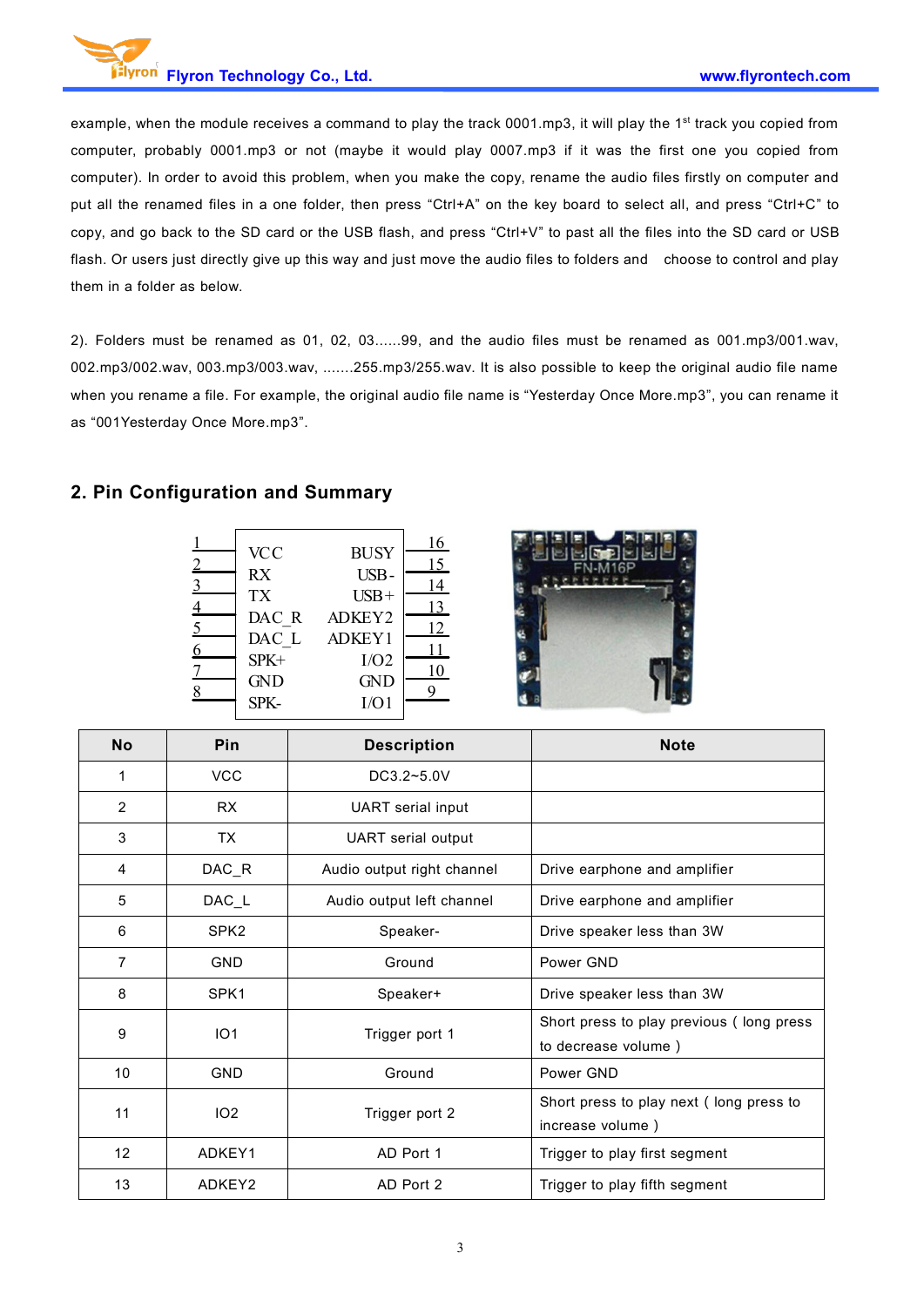

| 14 | $USB+$ | $USB+DP$         | USB Port (connected with a USB flash or |
|----|--------|------------------|-----------------------------------------|
|    |        | connected to PC) |                                         |
| 15 | USB-   | USB-DM           | USB Port (connected with a USB flash or |
|    |        |                  | connected to PC)                        |
| 16 | Busy   | Indicator Pin    | Low level when working, and high level  |
|    |        |                  | when standby                            |

### **3. Serial Communication Protocol**

Serial port control mode is a common communication in the control field, based on which We conducted an industrial level of optimization by adding frame checksum, retransmission, error handling, and other measures to significantly strengthen the stability and reliability of communication. The default baud rate is 9600.

### **3.1. Serial Commands Format**

Supports asynchronous serial communication mode, via which accept serial commands sent by upper PC.

Communication Standard: 9600 bps

Data bits: 1

Checkout: none

Flow Control: none

| <b>Format: \$S</b> | Ver. Number Command Feedback Param_MSB Param_LSB Check_MSB Check_LSB<br>SO.           |  |  |
|--------------------|---------------------------------------------------------------------------------------|--|--|
| \$S                | Start byte 0x7E                                                                       |  |  |
| Ver.               | Version byte, 0xFF by default                                                         |  |  |
| Number             | Number of bytes from version info to Check LSB, typically 0x06 (checksum not counted) |  |  |
| Command            | Command byte                                                                          |  |  |
| Feedback           | 0x01: Need feedback--send confirmation back to MCU; 0x00: No need feedback            |  |  |
| Param MSB          | Most significant byte of parameter                                                    |  |  |
| Param LSB          | Least significant byte of parameter                                                   |  |  |
| Check MSB          | Most significant byte of checksum                                                     |  |  |
| Check LSB          | Least significant byte of checksum                                                    |  |  |
| \$0                | End byte 0xEF                                                                         |  |  |

For example, if we specify playback of SD card, we need to send the command "7E FF 06 09 00 00 02 FF F0 EF". The number is 6 bytes, and these 6 bytes are "FF 06 09 00 00 02". Start byte, end byte and checksum are not counted.

### **3.2. About Checksum**

Regarding to calculating checksum, set your 16 bit checksum value to 0. For each byte from the Version byte until the Param\_LSB byte, subtract the byte from the checksum.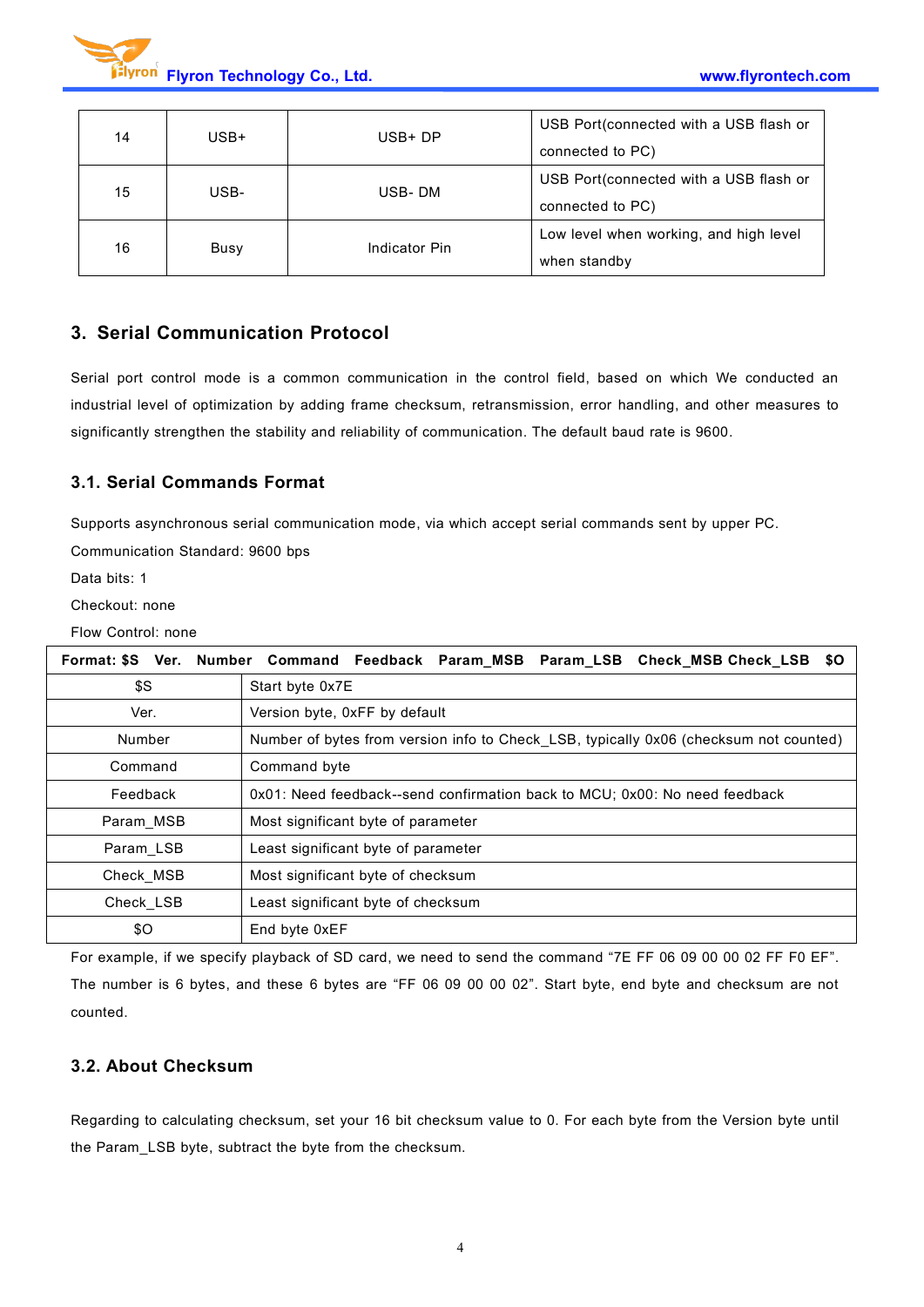Normally it's okay whether users choose to use checksum or not, our module can receive a serial data with or without checksum, but some of users use a MCU without crystal oscillator, so if so we strongly suggest users to add checksum to make sure the communication stability.

### **3.3. Serial Commands**

### **3.3.1. Control Commands**

| Command | <b>Function Description</b>                                                       | <b>Remarks</b>                                    |
|---------|-----------------------------------------------------------------------------------|---------------------------------------------------|
| 0x01    | Play Next                                                                         |                                                   |
| 0x02    | <b>Play Previous</b>                                                              |                                                   |
| 0x03    | Specify playback of a track                                                       | 1-3000                                            |
| 0x04    | Increase volume                                                                   |                                                   |
| 0x05    | Decrease volume                                                                   |                                                   |
| 0x06    | Specify volume                                                                    | Volume level: 0-30                                |
| 0x07    | Specify EQ(0/1/2/3/4/5)                                                           | 0:Normal/1:Pop/2:Rock/3:Jazz/4:Classic/5:<br>Bass |
| 0x08    | Specify single repeat playback                                                    | Tracks 0001-3000                                  |
| 0x09    | Specify playback of a device(0/1)                                                 | 0:USB/1:SD                                        |
| 0x0A    | Set Sleep                                                                         |                                                   |
| 0x0B    | N/A(Reserved)                                                                     |                                                   |
| 0x0C    | Reset                                                                             |                                                   |
| 0x0D    | Play                                                                              |                                                   |
| 0x0E    | Pause                                                                             |                                                   |
| 0x0F    | Specify playback a track in a folder                                              | Folders 01-99                                     |
| 0x10    | Audio amplification setting                                                       | MSB=1:amplifying on, LSB:set gain 0-31            |
| 0x11    | Set all repeat playback                                                           | 1:start all repeat playback; 0:stop playback      |
| 0x12    | Specify playback of folder named "MP3"                                            |                                                   |
| 0x13    | Inter cut an advertisement                                                        |                                                   |
| 0x14    | Specify playback a track in a folder that<br>supports 3000 tracks                 | Supports 15 folders only (01-15)                  |
| 0x15    | Stop playing inter-cut advertisement and go<br>back to play the music interrupted |                                                   |
| 0x16    | Stop                                                                              |                                                   |
| 0x17    | Specify repeat playback of a folder                                               |                                                   |
| 0x18    | Set random playback                                                               |                                                   |
| 0x19    | Set repeat playback of current track                                              |                                                   |
| 0x1A    | Set DAC                                                                           |                                                   |

#### **3.3.2.Query Commands**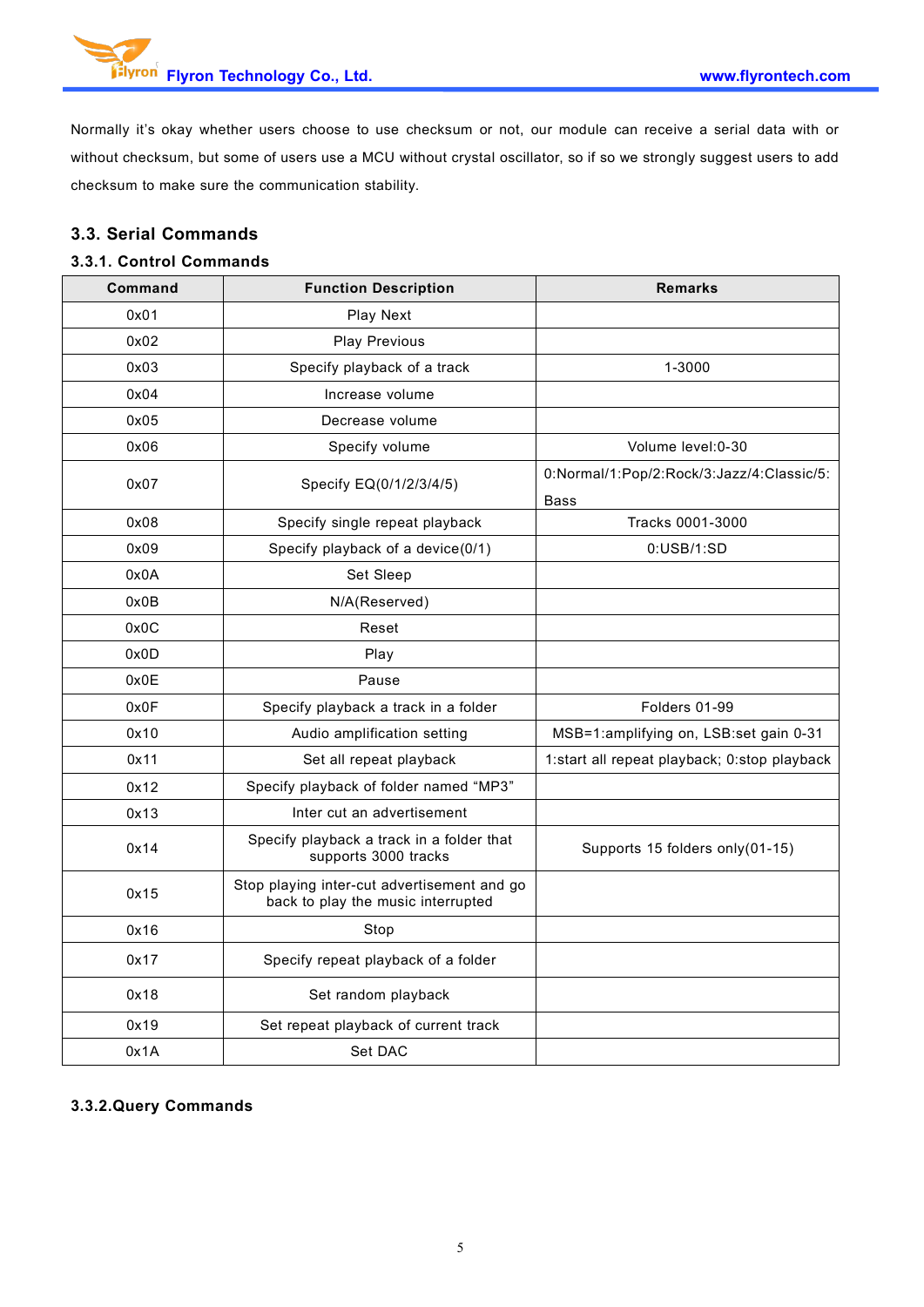| Command | <b>Function Description</b>                      | <b>Remarks</b> |
|---------|--------------------------------------------------|----------------|
| 0x3C    | N/A(Reserved)                                    |                |
| 0x3D    | N/A(Reserved)                                    |                |
| 0x3E    | N/A(Reserved)                                    |                |
| 0x3F    | Query current online storage device              |                |
| 0x40    | Module returns an error data with this command   |                |
| 0x41    | Module reports a feedback with this command      |                |
| 0x42    | Query current status                             |                |
| 0x43    | Query current volume                             |                |
| 0x44    | Query current EQ                                 |                |
| 0x45    | N/A(Reserved)                                    |                |
| 0x46    | N/A(Reserved)                                    |                |
| 0x47    | Query total file numbers of USB flash disk       |                |
| 0x48    | Query total file numbers of micro SD Card        |                |
| 0x49    | N/A(Reserved)                                    |                |
| 0x4A    | N/A(Reserved)                                    |                |
| 0x4B    | Query current track of USB flash disk            |                |
| 0x4C    | Query current track of micro SD Card             |                |
| 0x4D    | N/A(Reserved)                                    |                |
| 0x4E    | Query total file numbers of a folder             |                |
| 0x4F    | Query total folder numbers of the storage device |                |
|         |                                                  |                |

# **3.4. Examples of Sending Serial Commands**

| <b>Commands Description</b>       | <b>Serial Commands</b><br>[with checksum] | <b>Serial Commands</b><br>[without checksum] | <b>Notes</b>                                  |
|-----------------------------------|-------------------------------------------|----------------------------------------------|-----------------------------------------------|
| Play Next                         | 7E FF 06 01 00 00 00 FE FA EF             | 7E FF 06 01 00 00 00 EF                      |                                               |
| <b>Play Previous</b>              | 7E FF 06 02 00 00 00 FE F9 EF             | 7E FF 06 02 00 00 00 EF                      |                                               |
| Specify playback of a             | 7E FF 06 03 00 00 01 FE F7 EF             | 7E FF 06 03 00 00 01 EF                      | Specify playback of the 1 <sup>st</sup> track |
| track under the root              | 7E FF 06 03 00 00 02 FE F6 EF             | 7E FF 06 03 00 00 02 EF                      | Specify playback of the 2 <sup>nd</sup> track |
| directory                         | 7E FF 06 03 00 00 0A FE EE EF             | 7E FF 06 03 00 00 0A EF                      | Specify playback of the 10th track            |
| Specify volume                    | 7E FF 06 06 00 00 1E FE D7 EF             | 7E FF 06 06 00 00 1E EF                      | Specified volume is level 30                  |
| Specify EQ                        | 7E FF 06 07 00 00 01 FE F3 EF             | 7E FF 06 07 00 00 01 EF                      | Specified EQ mode is POP                      |
|                                   | 7E FF 06 08 00 00 01 FE F2 EF             | 7E FF 06 08 00 00 01 EF                      | Repeatedly play the 1 <sup>st</sup> track     |
| Specify single repeat<br>playback | 7E FF 06 08 00 00 02 FE F1 EF             | 7E FF 06 08 00 00 02 EF                      | Repeatedly play the 2nd track                 |
|                                   | 7E FF 06 08 00 00 0A FE E9 EF             | 7E FF 06 08 00 00 0A EF                      | Repeatedly play the 10th track                |
| Specify playback of a             | 7E FF 06 09 00 00 01 FE F1 EF             | 7E FF 06 09 00 00 01 EF                      | Specified device is USB flash disk            |
| device                            | 7E FF 06 09 00 00 02 FE F0 EF             | 7E FF 06 09 00 00 02 EF                      | Specified device is micro SD                  |
| Set sleep mode                    | 7E FF 06 0A 00 00 00 FE F1 EF             | 7E FF 06 0A 00 00 00 EF                      |                                               |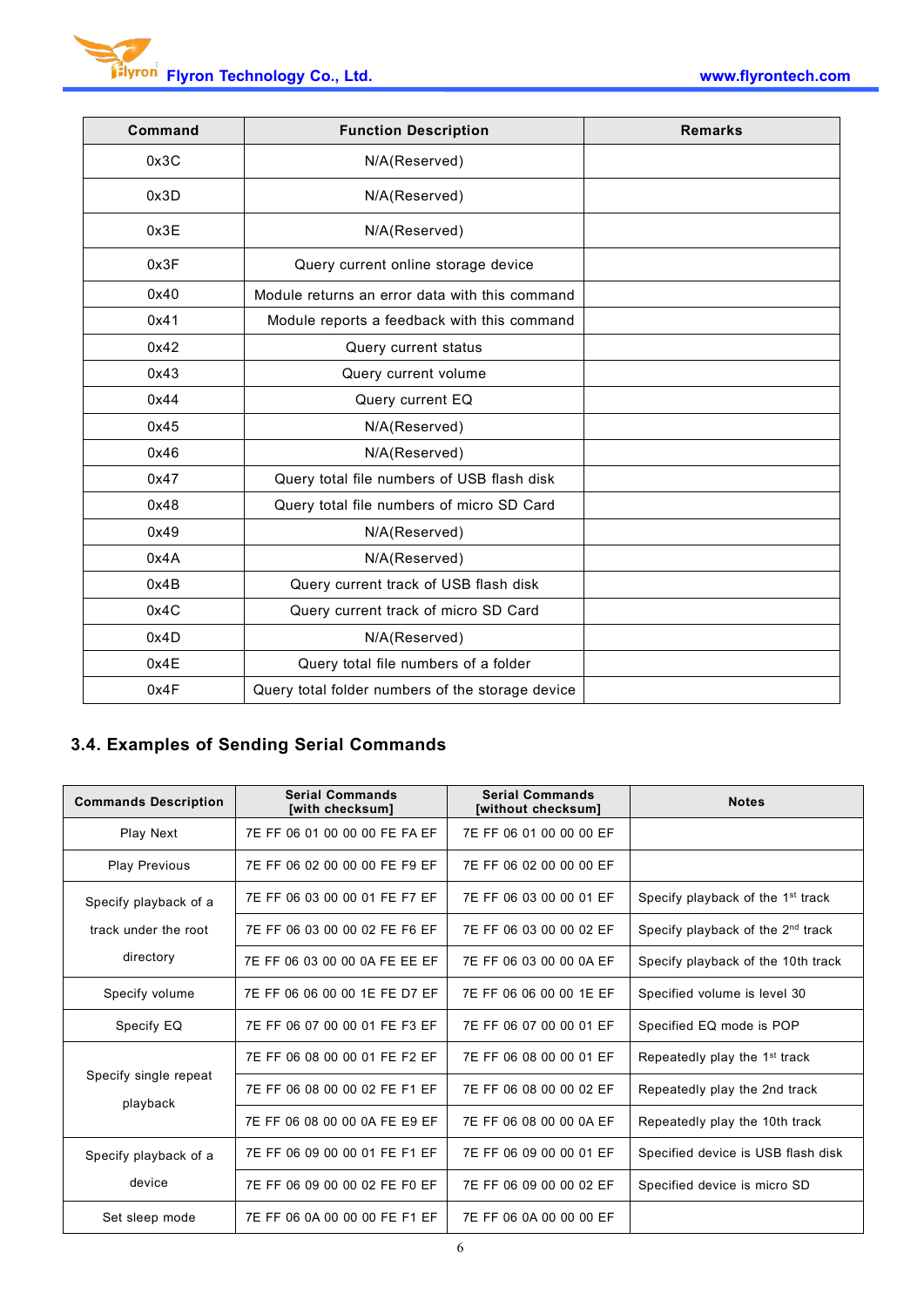**Flyron Technology Co., Ltd. www.flyrontech.com**

| Reset                                           | 7E FF 06 0C 00 00 00 FE EF EF | 7E FF 06 0C 00 00 00 EF |                                                       |
|-------------------------------------------------|-------------------------------|-------------------------|-------------------------------------------------------|
| Play                                            | 7E FF 06 0D 00 00 00 FE EE EF | 7E FF 06 0D 00 00 00 EF |                                                       |
| Pause                                           | 7E FF 06 0E 00 00 00 FE ED EF | 7E FF 06 0E 00 00 00 EF |                                                       |
| Specify playback of a                           | 7E FF 06 0F 00 01 01 FE EA EF | 7E FF 06 0F 00 01 01 EF | Specify track "001" in the folder "01"                |
| folder                                          | 7E FF 06 0F 00 01 02 FE E9 EF | 7E FF 06 0F 00 01 02 EF | Specify track "002" in the folder "01"                |
| Set all repeat playback                         | 7E FF 06 11 00 00 01 FE E9 EF | 7E FF 06 11 00 00 01 EF |                                                       |
|                                                 | 7E FF 06 12 00 00 01 FE E8 EF | 7E FF 06 12 00 00 01 EF | Play track "0001" in the folder "MP3"                 |
|                                                 | 7E FF 06 12 00 00 02 FE E7 EF | 7E FF 06 12 00 00 02 EF | Play track "0002" in the folder "MP3"                 |
| Specify playback of folder<br>named "MP3"       | 7E FF 06 12 00 00 FF FD EA EF | 7E FF 06 12 00 00 FF EF | Play track "0255" in the folder "MP3"                 |
|                                                 | 7E FF 06 12 00 07 CF FE 13 EF | 7E FF 06 12 00 07 CF EF | Play track "1999" in the folder "MP3"                 |
|                                                 | 7E FF 06 12 00 0B B8 FE 26 EF | 7E FF 06 12 00 0B B8 EF | Play track "3000" in the folder "MP3"                 |
|                                                 | 7E FF 06 13 00 00 01 FE E7 EF | 7E FF 06 13 00 00 01 EF | Inter cut track "0001" in the folder<br>"ADVERT"      |
| Inter cut an advertisement                      | 7E FF 06 13 00 00 02 FE E6 EF | 7E FF 06 13 00 00 02 EF | Inter cut track "0002" in the folder<br>"ADVERT"      |
|                                                 | 7E FF 06 13 00 00 FF FD E9 EF | 7E FF 06 13 00 00 FF EF | Inter cut track "0255"in the folder<br>"ADVERT"       |
|                                                 | 7E FF 06 14 00 10 FF FD D8 EF | 7E FF 06 14 00 10 FF EF | Play track "0255" in the specified<br>folder "01"     |
|                                                 | 7E FF 06 14 00 17 CF FE 01 EF | 7E FF 06 14 00 17 CF EF | Play track "1999" in the specified<br>folder "01"     |
| Specify playback of a<br>track in a folder that | 7E FF 06 14 00 C0 01 FE 26 EF | 7E FF 06 14 00 C0 01 EF | Play track "0001" in the specified<br>folder "12"     |
| supports 3000 tracks                            | 7E FF 06 14 00 C0 FF FD 28 EF | 7E FF 06 14 00 C0 FF EF | Play track "0255" in the specified<br>folder "12"     |
|                                                 | 7E FF 06 14 00 C7 CF FD 51 EF | 7E FF 06 14 00 C7 CF EF | Play track "1999" in the specified<br>folder "12"     |
| Stop playing inter-cut ad                       | 7E FF 06 15 00 00 00 FE E6 EF |                         | Go back and continue to play the<br>music interrupted |
| Stop playback                                   | 7E FF 06 16 00 00 00 FE E5 EF |                         | Stop software decoding                                |
| Specify repeat playback                         | 7E FF 06 17 00 00 02 FE E2 EF | 7E FF 06 17 00 00 02 EF | Specify repeat playback of the<br>folder "02"         |
| of a folder                                     | 7E FF 06 17 00 00 01 FE E3 EF | 7E FF 06 17 00 00 01 EF | Specify repeat playback of the<br>folder "01"         |
| Set random playback                             | 7E FF 06 18 00 00 00 FE E3 EF | 7E FF 06 18 00 00 00 EF |                                                       |
| Set single repeat                               | 7E FF 06 19 00 00 00 FE E2 EF | 7E FF 06 19 00 00 00 EF | Turn on single repeat playback                        |
| playback                                        | 7E FF 06 19 00 00 01 FE E1 EF | 7E FF 06 19 00 00 01 EF | Turn off single repeat playback                       |
| Set DAC                                         | 7E FF 06 1A 00 00 00 FE E1 EF | 7E FF 06 1A 00 00 00 EF | Turn on DAC                                           |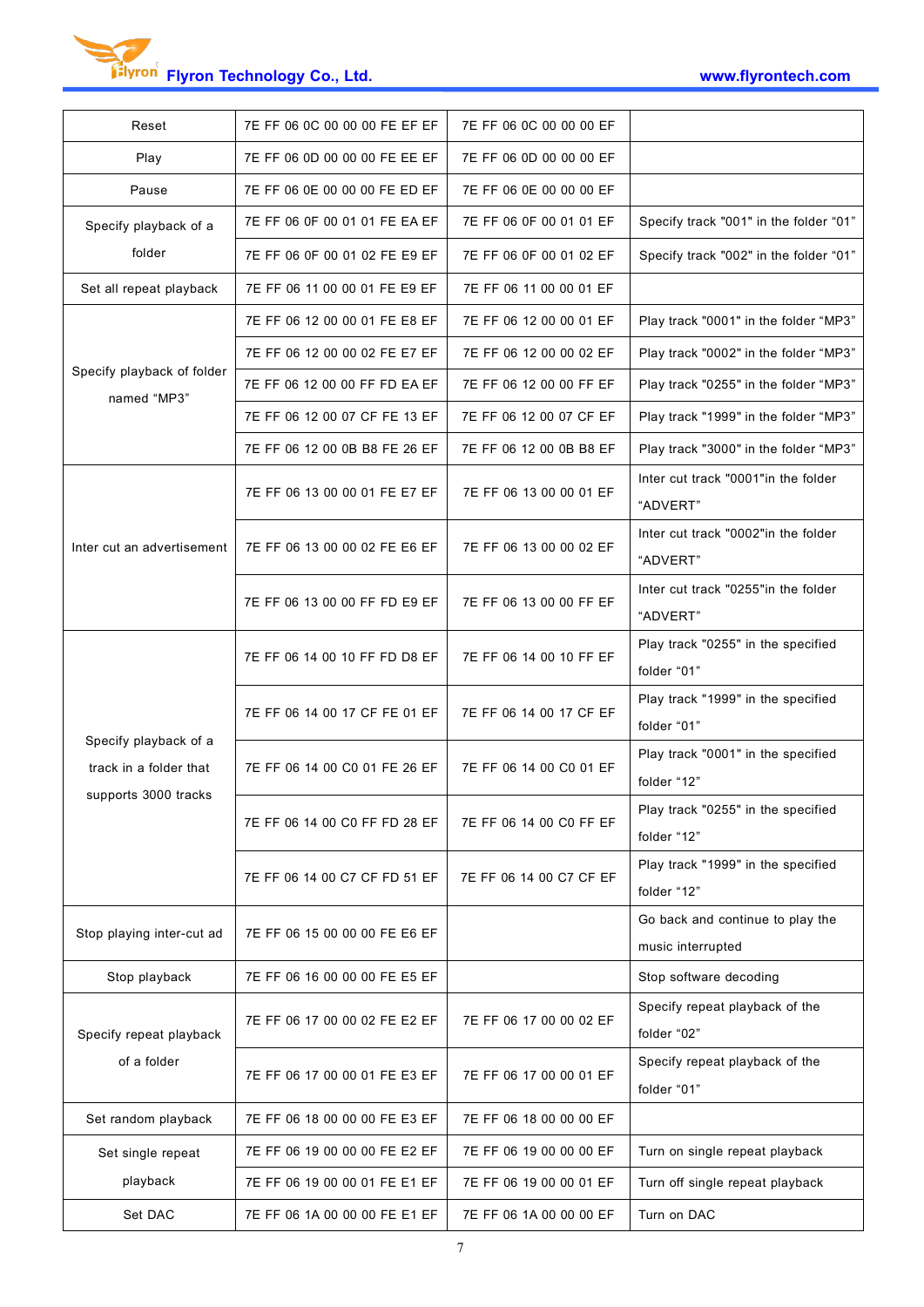

|                                          | 7E FF 06 1A 00 00 01 FE E0 EF | 7E FF 06 1A 00 00 01 EF | Turn off DAC                         |
|------------------------------------------|-------------------------------|-------------------------|--------------------------------------|
| Query current status                     | 7E FF 06 42 00 00 00 FE B9 EF | 7E FF 06 42 00 00 00 EF |                                      |
| Query current volume                     | 7E FF 06 43 00 00 00 FE B8 EF | 7E FF 06 43 00 00 00 EF |                                      |
| Query current EQ                         | 7E FF 06 44 00 00 00 FE B7 EF | 7E FF 06 44 00 00 00 EF |                                      |
| Query total file numbers                 | 7E FF 06 47 00 00 00 FE B4 EF | 7E FF 06 47 00 00 00 EF | Total file numbers of current device |
| of USB flash disk                        |                               |                         |                                      |
| Query total file numbers                 | 7E FF 06 48 00 00 00 FE B3 EF | 7E FF 06 48 00 00 00 EF | Total file numbers of current device |
| of micro SD card                         |                               |                         |                                      |
| Query current track of<br>USB flash disk | 7E FF 06 4B 00 00 00 FE B0 EF | 7E FF 06 4B 00 00 00 EF | Query the track being played         |
| Query current track of<br>micro SD card  | 7E FF 06 4C 00 00 00 FE AF EF | 7E FF 06 4C 00 00 00 EF | Query the track being played         |
|                                          |                               |                         | Query the total file numbers of the  |
| Query total file numbers                 | 7E FF 06 4E 00 00 01 FE AC EF | 7E FF 06 4E 00 00 01 EF | folder "01".                         |
| of a folder                              | 7E FF 06 4E 00 00 0B FE A2 EF | 7E FF 06 4E 00 00 0B EF | Query the total file numbers of the  |
|                                          |                               |                         | folder "11".                         |
|                                          |                               |                         |                                      |

### **3.5. Returned Data from Module**

#### **3.5.1 Returned data after the module is powered on**

1). After the module is powered on, normally it needs about no more than 500ms to 1500ms(depending on the actual track quantities in the storage device) initialization time. Once the initialization is done, the module returns a data to MCU. If itdoes not return a data after more than the initialization time, it means there is an error for initialization, and please check the hardware connections.

2). The returned data from module after initialization means the current effective storage device/online equipment. For example, the module returns 7E FF 06 3F 00 00 03 xx xx EF. 0x3F is the returned command by module, and 0x03 represents USB flash and SD card are effective/online at the same time. See the details as below.

| <b>Online Equipment</b>      | <b>Returned Data</b>          |
|------------------------------|-------------------------------|
| USB flash online             | 7E FF 06 3F 00 00 01 xx xx EF |
| SD card online               | 7E FF 06 3F 00 00 02 xx xx EF |
| PC online                    | 7E FF 06 3F 00 00 04 xx xx EF |
| USB flash and SD card online | 7E FF 06 3F 00 00 03 xx xx EF |

3). MCU can not send commands to control the module until the initialization of the module is done and a data is returned, otherwise the commands sent by MCU will be ignored and also this will effect initializing of the module.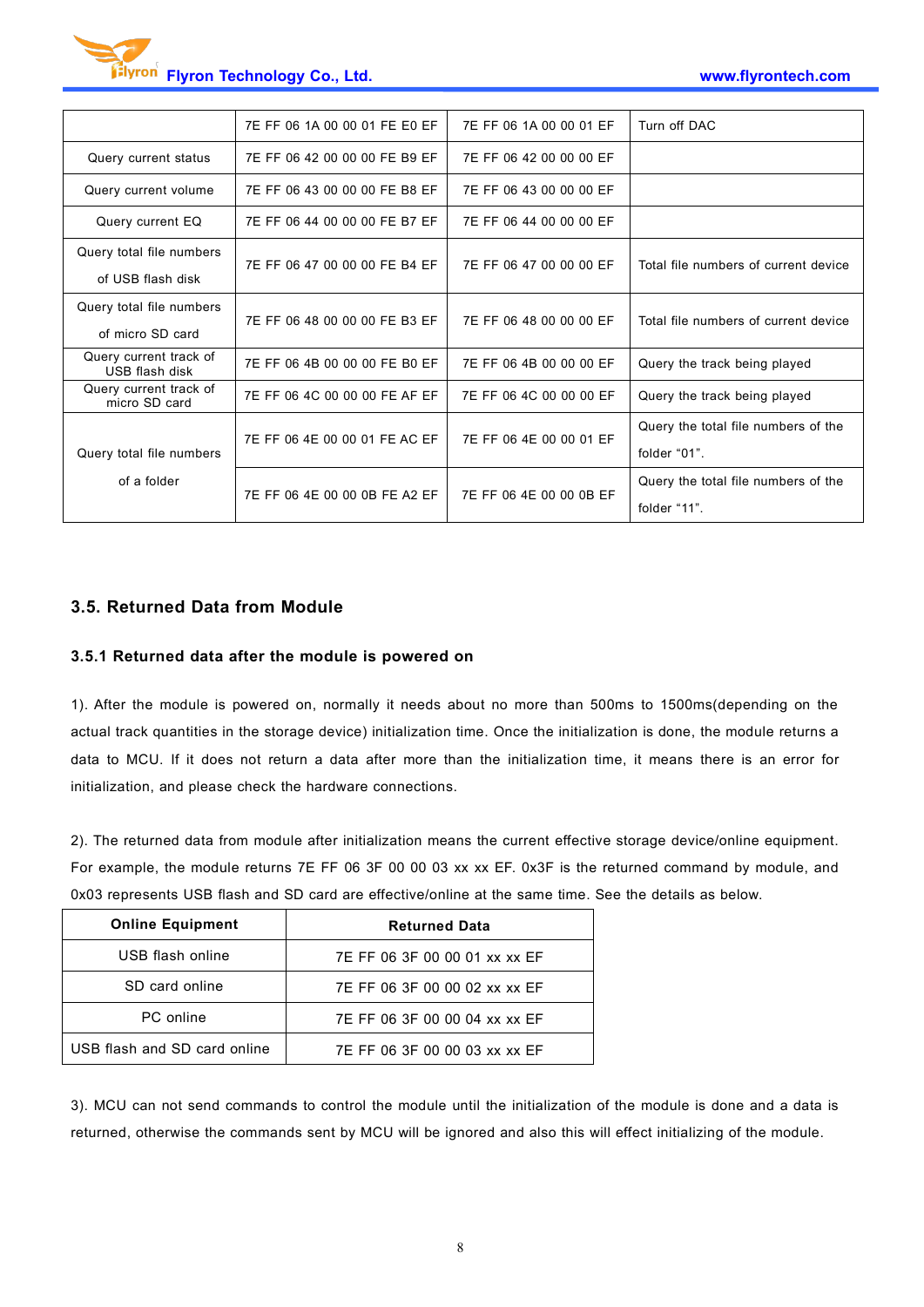### **3.5.2 Returned data after a track is finished playing**

| <b>Track Played</b>                                    | <b>Returned Data</b>          |
|--------------------------------------------------------|-------------------------------|
| 1 <sup>st</sup> track is finished playing in USB flash | 7E FF 06 3C 00 00 01 xx xx EF |
| $2nd$ track is finished playing in USB flash           | 7E FF 06 3C 00 00 02 xx xx EF |
| 1 <sup>st</sup> track is finished playing in SD card   | 7E FF 06 3D 00 00 01 xx xx EF |
| 2 <sup>nd</sup> track is finished playing in SD card   | 7E FF 06 3D 00 00 02 xx xx EF |

1). There is a returned data after a track is finished playing. For example, the returned data is7E FF 06 3C 00 00 01 xx xx EF. 0x3C represents USB flash and 0x3D represents SD card. 0x00 and 0x01 represents the 1st track. 0x01 and  $0xF4$  represents the  $500<sup>th</sup>$  track( $0x01F4=500$ ).

2). Because all of the files(tracks) in the storage device are read in physical sequence, the returned data still follow the physical sequence, which needs to be noted.

#### **3.5.3 Returned data of feedback from module**

| Module returns ACK | 7E FF 06 41 00 00 00 xx xx EF |  |
|--------------------|-------------------------------|--|
|--------------------|-------------------------------|--|

1). In order to enhance stability between data communication, the function of a feedback from module is added. Once there is a feedback to MCU from the module, it means the module has successfully received the command that MCU sent out. 0x41 is the returned command by module.

2). Users are free to choose this feedback or not. It's also fine not to choose this function.

#### **3.5.4 Returned data of errors**

| <b>Returned Data of Errors</b> | <b>Meaning Description</b>                                |
|--------------------------------|-----------------------------------------------------------|
| 7E FF 06 40 00 00 01 xx xx EF  | Module busy(this info is returned when the initialization |
|                                | is not done)                                              |
| 7E FF 06 40 00 00 02 xx xx EF  | Currently sleep mode (supports only specified device in   |
|                                | sleep mode)                                               |
| 7E FF 06 40 00 00 03 xx xx EF  | Serial receiving error (a frame has not been received     |
|                                | completely yet)                                           |
| 7E FF 06 40 00 00 04 xx xx EF  | Checksum incorrect                                        |
| 7E FF 06 40 00 00 05 xx xx EF  | Specified track is out of current track scope             |
| 7E FF 06 40 00 00 06 xx xx EF  | Specified track is not found                              |
| 7E FF 06 40 00 00 07 xx xx EF  | Inter-cut error (a inter-cut operation only can be done   |
|                                | when a track is being played)                             |
| 7E FF 06 40 00 00 08 xx xx EF  | SD card reading failed (SD card pulled out or damaged)    |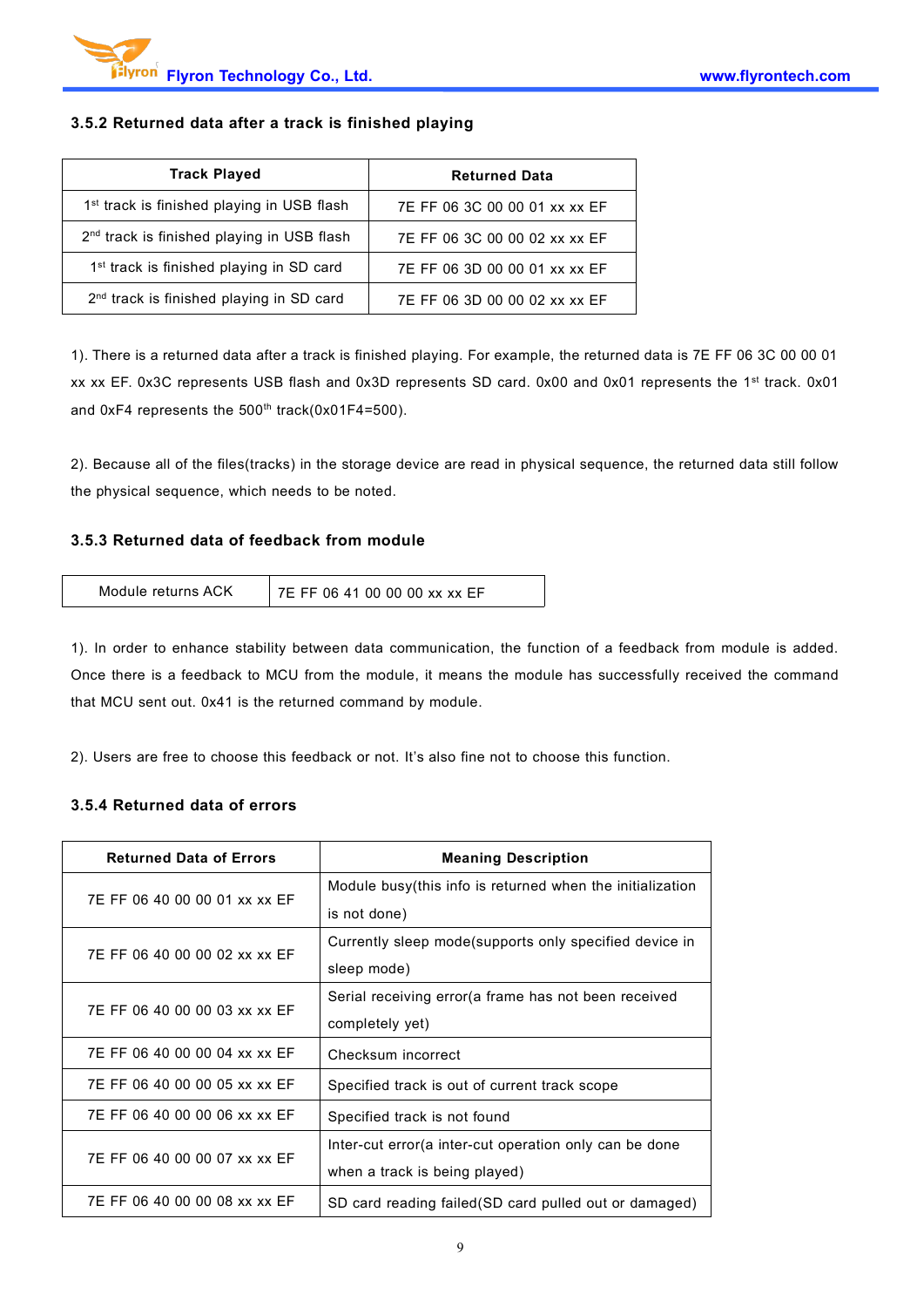

7E FF 06 40 00 00 0A xx  $x \in F$  | Entered into sleep mode

When the module is powered on, it reads SD card first and if SD card is not available it goes to USB flash.

#### **3.5.5 Returned data after a storage device is plugged in or pull out**

| <b>Status</b>                           | <b>Returned Data</b>          |
|-----------------------------------------|-------------------------------|
| USB flash is plugged in                 | 7E FF 06 3A 00 00 01 xx xx EF |
| SD card is plugged in                   | 7E FF 06 3A 00 00 02 xx xx EF |
| USB cable connected to PC is plugged in | 7E FF 06 3A 00 00 04 xx xx EF |
| USB flash is pulled out                 | 7E FF 06 3B 00 00 01 xx xx EF |
| SD card is pulled out                   | 7E FF 06 3B 00 00 02 xx xx EF |
| USB cable connected to PC is pulled out | 7E FF 06 3B 00 00 04 xx xx EF |

0x3A represents a device is plugged in while 0x3B represents a device is pull out. 0x01, 0x02, 0x04 represent USB flash, SD card and USB cable connected to PC respectively.

### **3.6. Detailed Annotation of Control Commands**

#### **3.6.1.Specify playback of a track(under the root directory of a storage device)**

The available selective tracks is from 0001.mp3/wav to 3000.mp3/wav under the root directory of the storage device. Actually it can support more, but if we make it support more, the operation speed will become slow. Usually most of applications do not need to support much more files.

1).For example, select the first song played, and send the command 7E FF 06 03 00 00 01 FE F7 EF

- 7E --- Start byte
- FF --- Version Information
- 06 --- Data length (checksum not included)
- 03 --- Actual command(specify playback of a track)
- 00 --- 0x01: need feedback, 0x00:no need feedback
- 00 --- Most significant byte of the track(MSB of Parameter)
- 01 --- Least significant byte of the track(LSB of Parameter)
- FE --- Most significant byte of checksum(MSB of checksum)
- F7 --- Least significant byte of checksum(LSB of checksum)
- EF --- End byte

2).Regarding track selection, if choose the 100<sup>th</sup> song(track), firstly convert 100 to hexadecimal. It is double-byte by default, i.e. 0x0064. MSB=0x00; LSB=0x64

3). If you choose to play the 1000<sup>th</sup> song(track), firstly convert 1000 to hexadecimal. It is double-byte, i.e. 0x03E8. MSB=0x03; LSB=0xE8

4).And so on in the same way to the other operations, as in the embedded area hexadecimalis the most convenient operation method.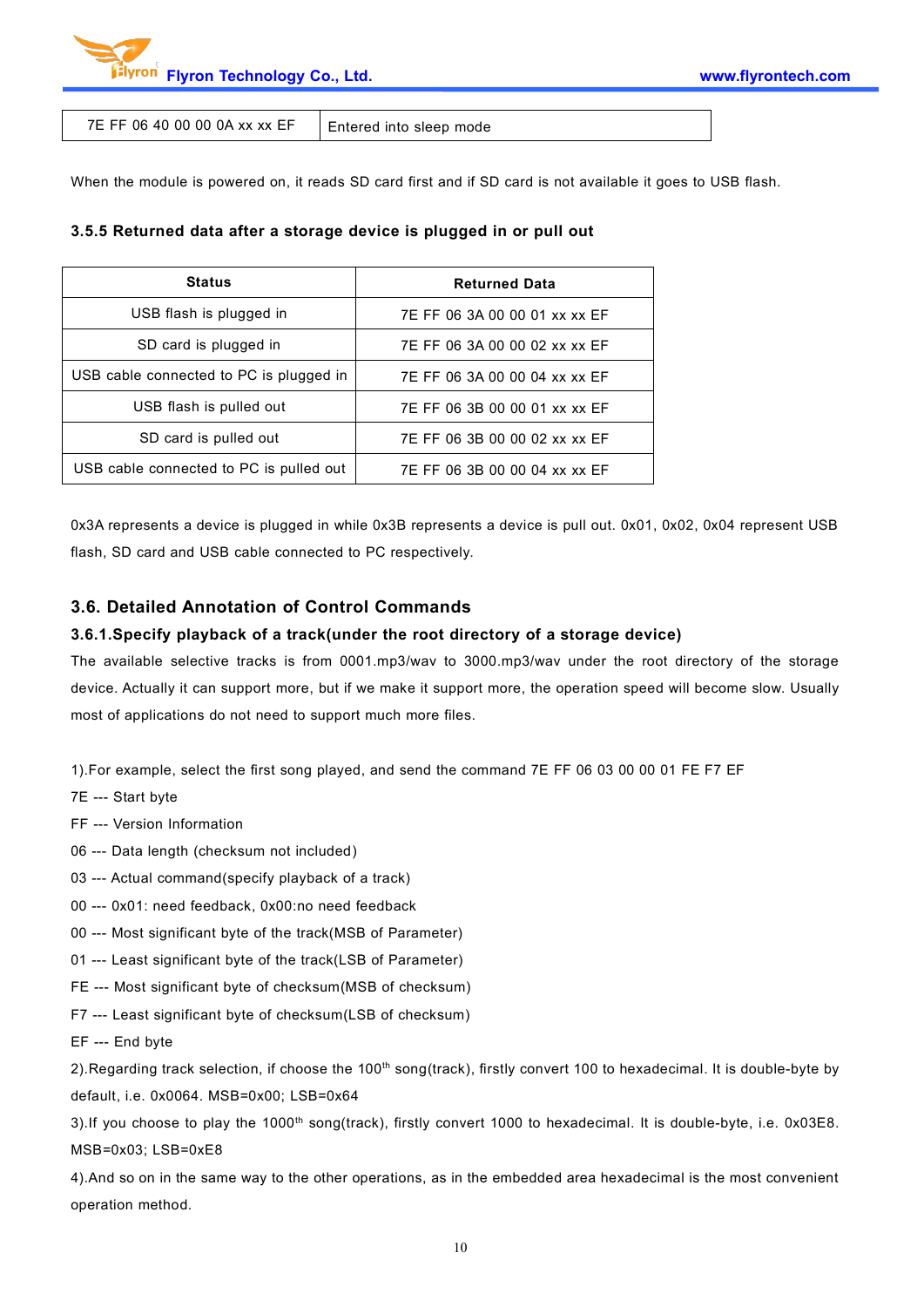

#### **3.6.2.Specify volume**

1).Our system power-on default volume is level 30, if you want to set the volume, then directly send the corresponding commands.

2).For example, if specify the volume to level 15, send the command 7E FF 06 06 00 00 0F FF D5 EF.

3).MSB=0x00; LSB=0x0F, 15 isconverted to hexadecimal 0x000F.

#### **3.6.3. Specify single repeat playback**

| Start repeatedly play the first track  | 7E FF 06 08 00 00 01 xx xx EF |
|----------------------------------------|-------------------------------|
| Start repeatedly play the second track | 7E FF 06 08 00 00 02 xx xx EF |

1). We added this control command 0x08, to meet the needs that some users need single repeat playback.

2).During single repeat playback, you can still normally execute the operations Play/Pause, Previous, Next, Volume+/-, EQ and so on. You can specify single track playback or make it sleep to turn off single repeat playback status.

#### **3.6.4. Specify playback of a device**

| Specify playback of USB flash | 7E FF 06 09 00 00 01 FE F1 EF |
|-------------------------------|-------------------------------|
| Specify playback of SD card   | 7E FF 06 09 00 00 02 FE F0 EF |

1).The module supports two types of playback devices(USB flash and SD card). The device must be on-line, so it can be specified playback. It automatically detects if a device is on-line or not. No need users' attention.

2).It automatically enters into the standby status after specifying a device, waiting MCU to specify a track to play. It takes about 200ms from specifying device to the module finishes initialization of file system. Please wait for 200ms and then send the specified command to play a track.

#### **3.6.5. Specify playback of a track in a folder**

| Specify playback of track 001 in the folder 01 | 7E FF 06 0F 00 01 01 xx xx EF |
|------------------------------------------------|-------------------------------|
| Specify playback of track 100 in the folder 11 | 7E FF 06 0F 00 0B 64 xx xx EF |
| Specify playback of track 255 in the folder 99 | 7E FF 06 0F 00 63 FF xx xx EF |

1).The default folders are named as "01", "11", "99" in this way. In order to be with a better system stability, it is made to support maximum 99 folders and maximum 255 tracks in each folder..

2).For example, if specify to play "100.mp3" in the folder "01", send the command 7E FF 06 0F 00 01 64 xx xx EF

MSB: represents the name of the folder, maximum supports 99 folders from 01 - 99.

LSB: represents the track, maximum supports 255 tracks from 0x01 to 0xFF.

3).You must specify both the folder and the file name to target a track. This feature supports MP3 and WAV audio formats.

4).The following two images illustrates the naming method of folders and files.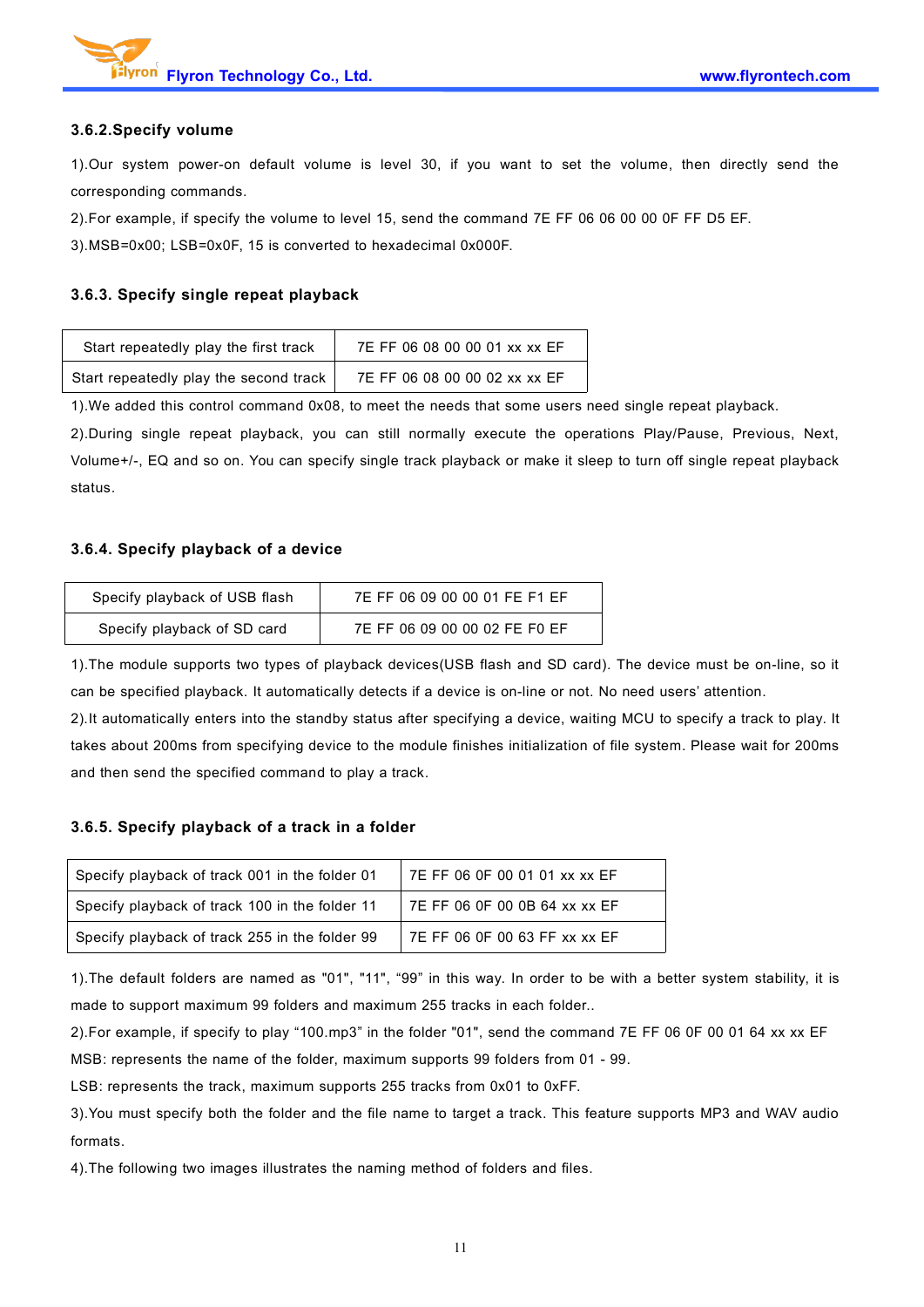

| 地址(D) → H:\                                              | 地址(D) 1:\01                                                                                |
|----------------------------------------------------------|--------------------------------------------------------------------------------------------|
| 01 <br>'nН<br>$\mathbf{r}$<br>音乐任务<br>731<br>全部播放<br>199 | $[001.$ mp3:<br>$\boxed{m}$ 010. mp3<br>$\hat{\mathbf{z}}$<br>音乐任务<br>$\boxed{m}$ 100. mp3 |
| 联机购买音乐<br>测试文件夹命名参考                                      | 全部播放<br>$1255.$ mp3<br>m<br>F<br>readme. txt<br>联机购买音乐                                     |
| ×.<br>文件和文件夹任务                                           | 测试文件名命名参考                                                                                  |
| 交<br>其它位置                                                |                                                                                            |

#### **3.6.6. Set all repeat playback**

| Start all repeat playback | 7E FF 06 11 00 00 01 xx xx EF |
|---------------------------|-------------------------------|
| Stop all repeat playback  | 7E FF 06 11 00 00 00 xx xx EF |

1).We added such a control command 0x11, to meet the needs that some users need repeated playback of all tracks under the root directory of a storage device.

2).During all repeat playback, you can still normally execute the operations Play/Pause, Previous, Next, Volume+/-, EQ and so on.

3).After starting all repeat playback, the module will play all the tracks in the device ceaselessly again and over again until it receives a command for stop or pause.

#### **3.6.7. Specify playback of folder named "MP3"**

| Play track "0001" in the folder "MP3" | 7E FF 06 12 00 00 01 FE E8 EF |
|---------------------------------------|-------------------------------|
| Play track "0002" in the folder "MP3" | 7E FF 06 12 00 00 02 FE E7 EF |
| Play track "0255" in the folder "MP3" | 7E FF 06 12 00 00 FF FD EA EF |
| Play track "1999" in the folder "MP3" | 7E FF 06 12 00 07 CF FE 13 EF |
| Play track "3000" in the folder "MP3" | 7E FF 06 12 00 0B B8 FE 26 EF |

1).We extended such single folder function on the basis of specifying playback of folders. The folder must be named "MP3".

2).Supports maximum 65536 songs(tracks), but the operation speed will get slow along with the folder become large, so we suggest users put no more than 3000 songs(tracks) in this folder.

3).Files need to named as below.

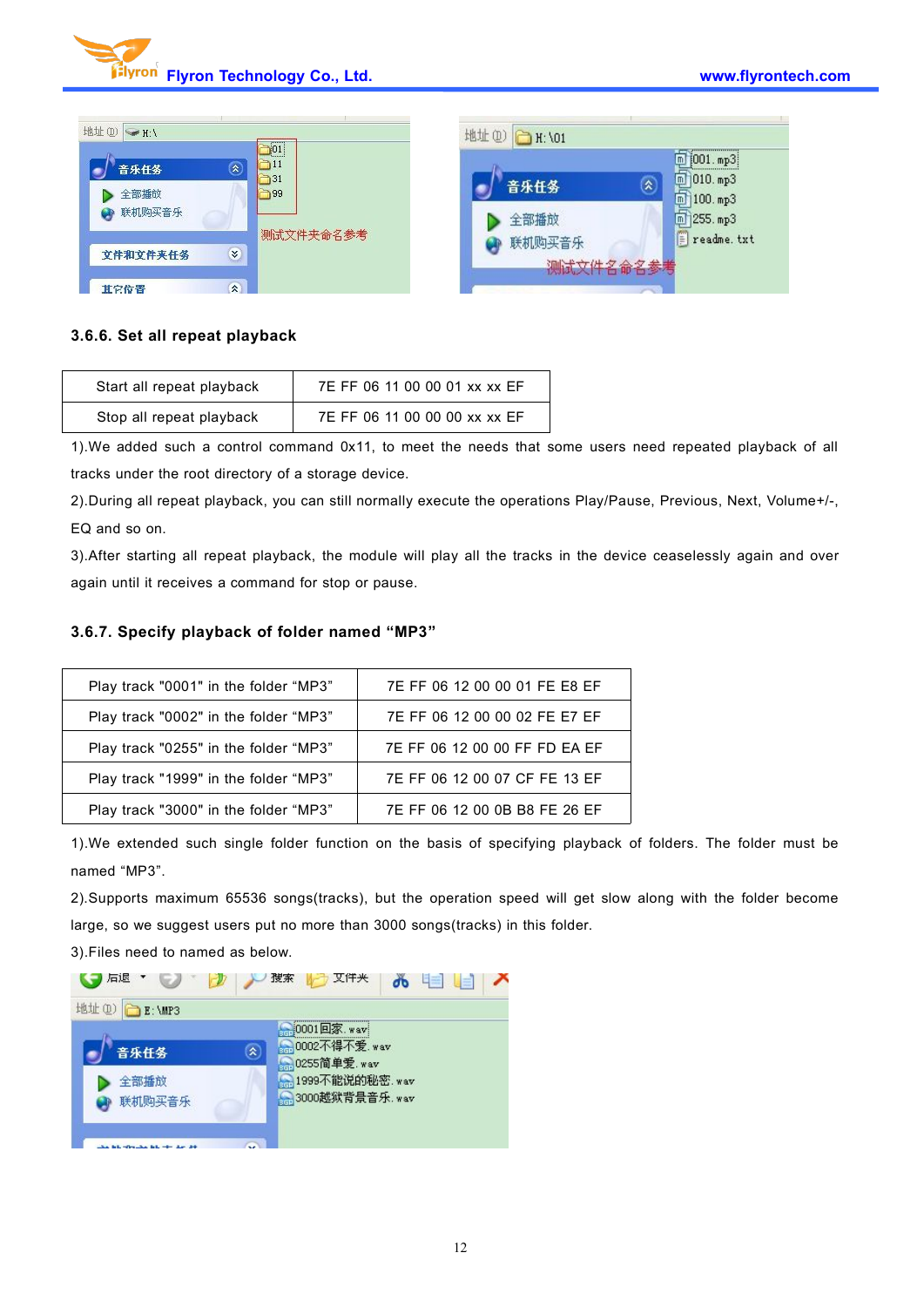#### **3.6.8. Inter cut an advertisement under folder "ADVERT"**

| lnter cut track "0001" in the folder "ADVERT" | 7E FF 06 13 00 00 01 FE E7 EF |
|-----------------------------------------------|-------------------------------|
| lnter cut track "0002"in the folder "ADVERT"  | 7E FF 06 13 00 00 02 FE E6 EF |
| lnter cut track "0255" in the folder "ADVERT" | 7E FF 06 13 00 00 FF FD E9 EF |
| lnter cut track "1999"in the folder "ADVERT"  | 7E FF 06 13 00 07 CF FE 12 EF |
| lnter cut track "3000"in the folder "ADVERT"  | 7E FF 06 13 00 0B B8 FE 25 EF |

1).This module supports inter-cut advertisements during playback of a track, so that it can meet some special needs for some applications.

2).After sending the command 0x13, the system will save the IDV3 information of the track being played and pause, then it will play the specified inter-cut track(advertisement). When the inter-cut track is finished, the system will go back and continue to play the track that was interrupted until to the end.

3).The setting method isbuild a folder named "ADVERT" in the storage device, and put the tracks(ads) you need in the folder, and name the files as "0001.mp3/wav", 0002.mp3/wav.

4).If you send an inter-cut command when the module is at Pause status or Stop status, it will not work and there will be an returned error information. In the course of an inter-cut, you can continue to inter cut the other tracks(ads). When the last inter-cut track goes to the end, the system still goes back to the IDV3 position saved at the first time.

5).Refer to below on the folder name and files names.



#### **3.6.9. Specify playback of a track in a folderthat supports 3000 tracks**

| Play track "0255" in the specified folder "01" | 7E FF 06 14 00 10 FF FD D8 EF |
|------------------------------------------------|-------------------------------|
| Play track "1999" in the specified folder "01" | 7E FF 06 14 00 17 CF FE 01 EF |
| Play track "0001" in the specified folder "12" | 7E FF 06 14 00 C0 01 FE 26 EF |
| Play track "0255" in the specified folder "12" | 7E FF 06 14 00 C0 FF FD 28 EF |
| Play track "1999" in the specified folder "12" | 7E FF 06 14 00 C7 CF FD 51 EF |

In order to meet some users' needs that each folder is able to manage 3000 tracks, we specially added this command for users to use if in need.It supports 15 folders only.

1).The command byte is 0x14.

2).For example, if we specify playback of track "1999" in the folder "12", we need to send the serial command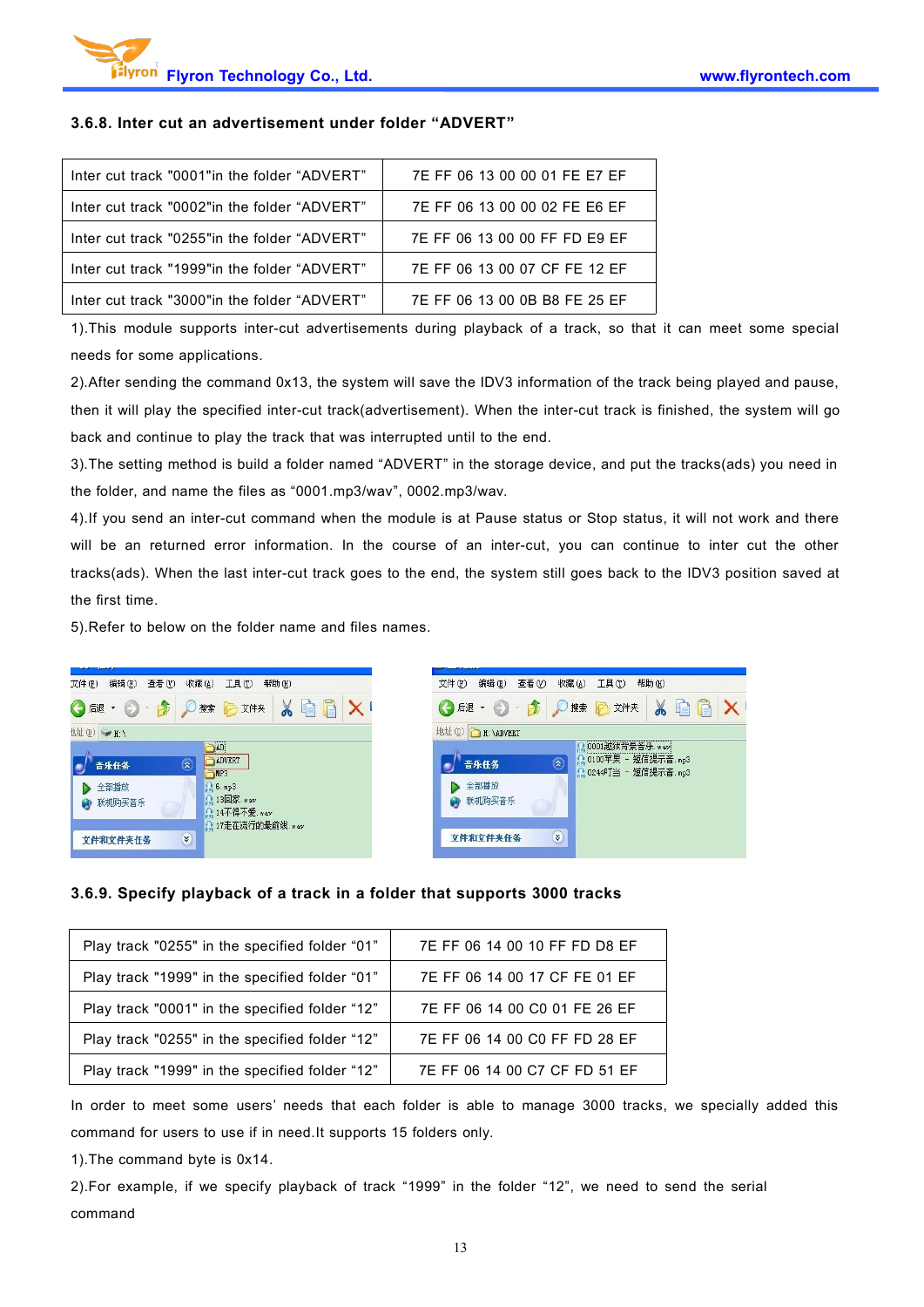#### 7E FF 06 14 00 C7 CF FD 51 EF.

0xC7 and 0xCF are parameter, and the combined data is 0xC7CF, and totally 16 bytes.

The high 4 bytes represent the folder name; C here means the folder "12".

The low 12 bytes represent the file name; 7CF here means the file "1999".

3). Refer to below on folder names and file names.



#### **3.6.10. Stop**

| Stop playing advertisement | 7E FF 06 15 00 00 00 FE E6 EF |
|----------------------------|-------------------------------|
| Stop all playback tasks    | 7E FF 06 16 00 00 00 FE E5 EF |

1).During playback of the module, there is two modes to stop. One is to stop playing the inter-cut advertisement, and go back and continue to play the music interrupted, and the other mode is to stop all playback(stop decoding). 2).For example, suppose the module is playing an inter-cut advertisement, and now if send a stop command 0x16, it will stop all playback tasks.

#### **3.6.11. Specify repeat playback of a folder**

1).The folder names must be 01-99, and no more than 99.

2).After sending the command, it repeatedly plays the tracks in the specific folder, and it will not stop until it receives a command to stop.

#### **3.6.12. Set random playback**

| Random playback of the whole storage device   7E FF 06 18 00 00 00 FE E3 EF |  |  |
|-----------------------------------------------------------------------------|--|--|
|-----------------------------------------------------------------------------|--|--|

1). This command is used to randomly play sound files in the storage device according to physical sequence and no matter if there is a folder or not in the device. The first sound file that is conducted to be played is the first one in the device.

#### **3.6.13. Set repeat playback of current track**

| Turn on single repeat playback  | 7E FF 06 19 00 00 00 FE E2 EF |
|---------------------------------|-------------------------------|
| Turn off single repeat playback | 7E FF 06 19 00 00 01 FE E1 EF |

1).During playback, send the turn-on command, and it will repeatedly play the current track. If the module is at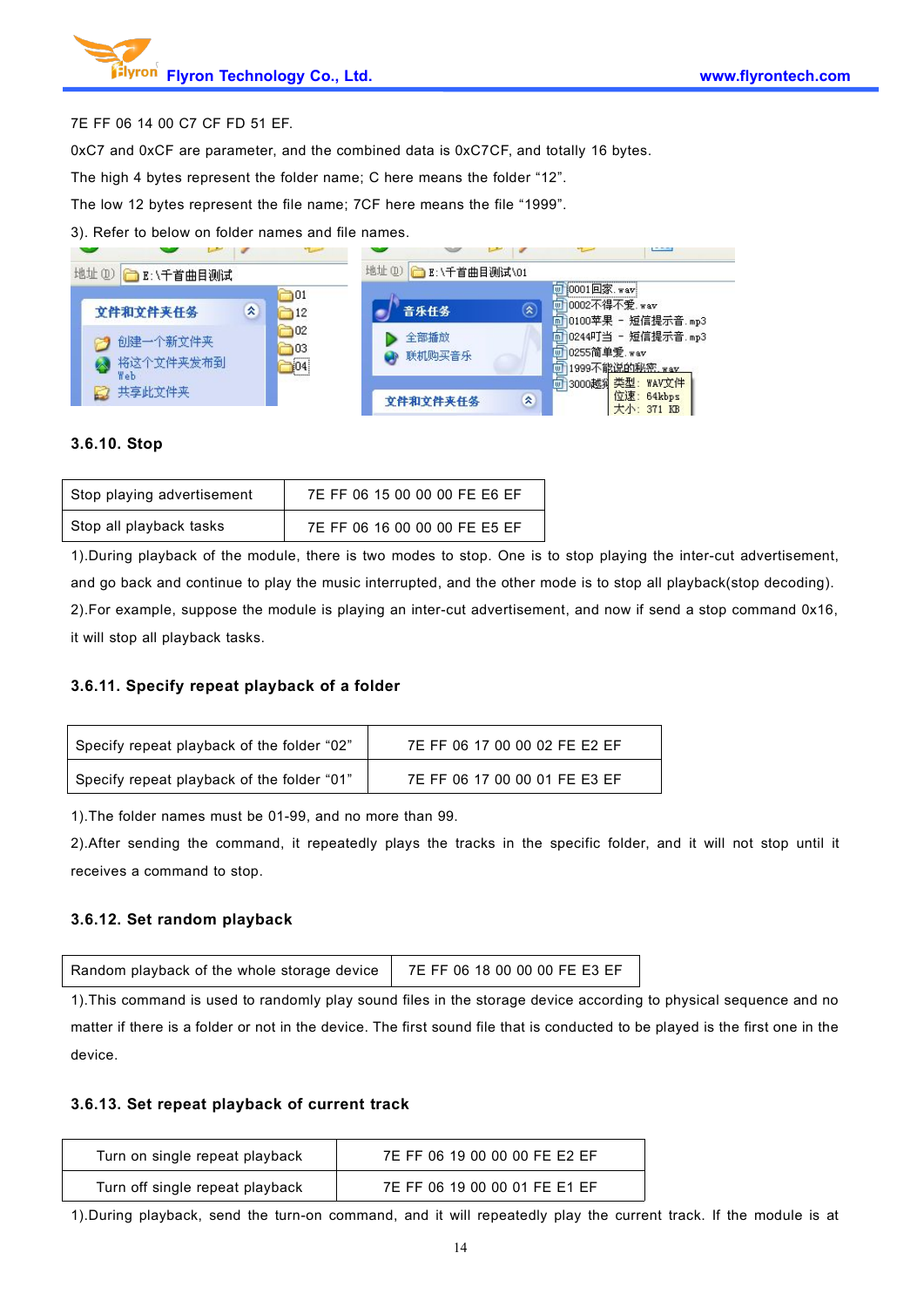

Pause or Stop status, it will not respond to this command.

2).If you need to turn off repeat playback, just send the turn-off command.

#### **3.6.14. Set DAC**

| Turn on DAC                   | 7E FF 06 1A 00 00 00 FE E1 EF |
|-------------------------------|-------------------------------|
| Turn off DAC(high resistance) | 7E FF 06 1A 00 00 01 FE E0 EF |

When the module is powered on, DAC is turned on by default. It is not turned off until it is set up by sending the command.

### **3.7. Detailed Annotation of Main Query Commands**

#### **3.7.1 Query current online storage device**

|--|

When the module is working, users can use the command as above (0x3F) to query the status of the online storage devices. For example, if the module returns the data 7E FF 06 3F 00 00 0A xx xx EF, LSB 0x0A(0000 1010) represents SD card online. If LSB is 0x1F(0000 1111), it represents all of USB flash, SD card, and PC online(PC online means module is connecting with PC via a USB cable).

#### **3.7.2 Query current status**

| Query current online storage device $\vert$ 7E FF 06 42 00 00 00 FE B9 EF |  |
|---------------------------------------------------------------------------|--|
|---------------------------------------------------------------------------|--|

1)There are 4 status(playing, paused playing, stopped playing, and in sleep) that can be queried during the module is decoding. Users can query the current status via sending the command as above(0x42).

#### 2). Interpretation of returned data

| <b>Returned Data</b>          | <b>Status</b>                |
|-------------------------------|------------------------------|
| 7E FF 06 42 00 01 01 xx xx EF | USB flash is being played    |
| 7E FF 06 42 00 02 02 xx xx EF | SD card is paused playing    |
| 7E FF 06 42 00 01 00 xx xx EF | USB flash is stopped playing |
| 7E FF 06 42 00 08 00 xx xx EF | Module in sleep              |

#### 3). MSB and LSB Representations

|      | <b>MSB Representation</b> |      | <b>LSB Representation</b> |
|------|---------------------------|------|---------------------------|
| 0x01 | USB flash                 | 0x00 | Stopped                   |
| 0x02 | SD card                   | 0x01 | Playing                   |
| 0x10 | Module in sleep mode      | 0x02 | Paused                    |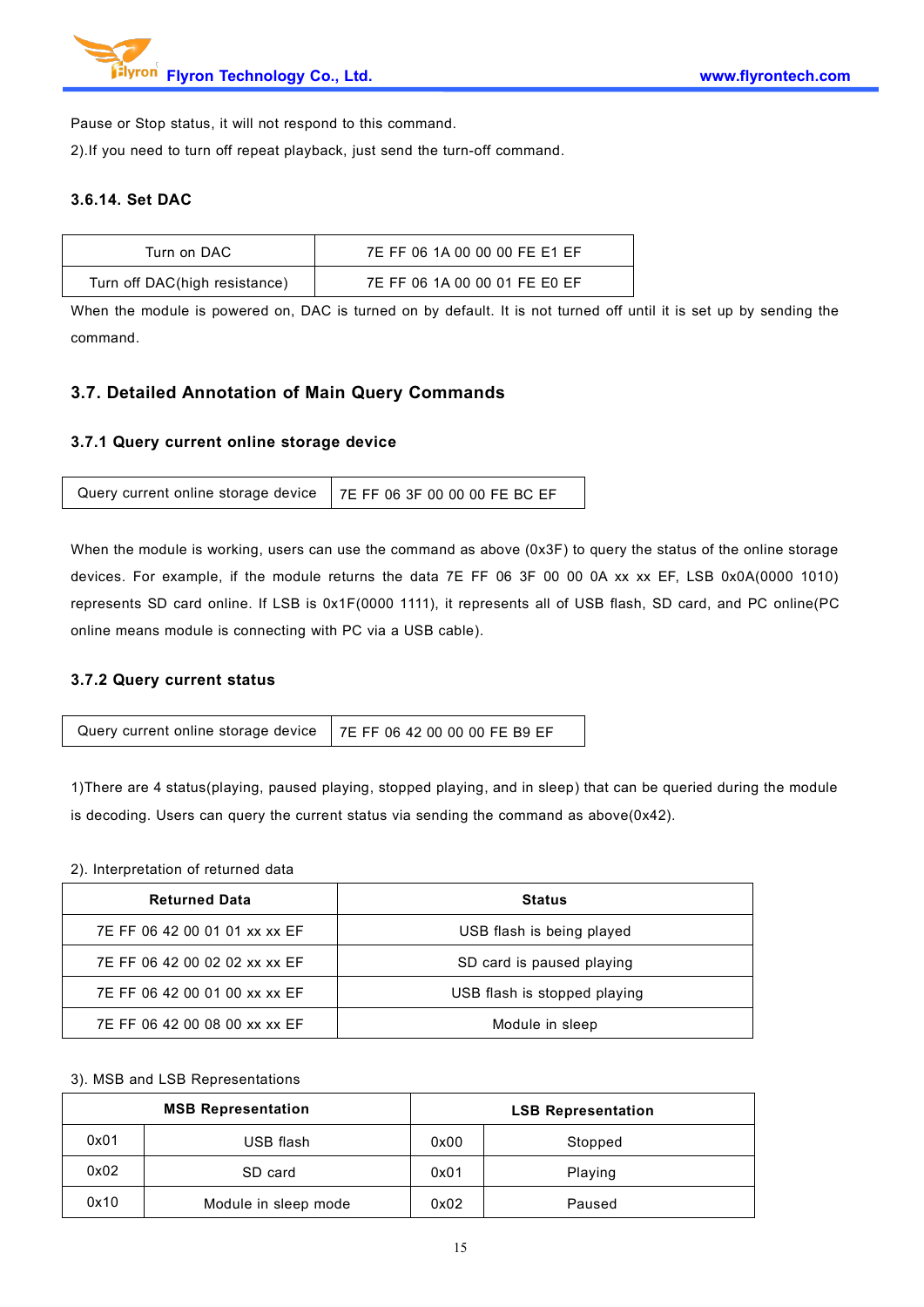

#### **3.7.3 Query total track numbers in a folder**

| Query total track numbers in folder 01 | 7E FF 06 4E 00 00 01 FE AC EF |
|----------------------------------------|-------------------------------|
| Query total track numbers in folder 11 | 7E FF 06 4E 00 00 0B FE A2 EF |

If the folder queried is empty without any files, the module will report an error, and the data 7E FF 06 40 00 00 06 FE B5 EF will be returned.

### **3.8. Example of Serial Program**

**Code example**:**specify playback of a track**

```
/******************************************************************************
- 实现功能:实现芯片上电分别指定播放第一曲和第二曲,基本的程序供用户测试
- 运行环境: STC 晶振: 11.0592M 波特率:9600
- 备注 : 在普中科技的 51 开发板上调试 OK --- STC89C516RD+
1、该测试程序必须是模块或者芯片方案中有设备在线,譬如 U 盘、TF 卡、FLASH
******************************************************************************/
#include "REG52.h"
#define COMM_BAUD_RATE 9600 //串口波特率
#define OSC_FREQ 11059200 //运行晶振: 11.05926MHZ
static INT8U Send_buf[10] = {0} ;
void Delay_Ms(INT32U z)
{
    INT32U x=0 , y=0;
    for(x=110 ; x>0 ; x--)
    for(y=z; y>0; y--);
}
/******************************************************************************
- 功能描述: 串口 1 初始化
- 注: 设置为 9600 波特率
******************************************************************************/
void Serial_init(void)
{
    TMOD = 0x20; <br> // 设置 T1 为波特率发生器
    SCON = 0x50; \frac{1}{10} 0101,0000 8 位数据位, 无奇偶校验
    PCON = 0x00; //PCON=0;
    TH1=256-(OSC_FREQ/COMM_BAUD_RATE/32/12);//设置为 9600 波特率
   TL1=256-(OSC_FREQ/COMM_BAUD_RATE/32/12);
   TR1 = 1;  定时器 1 打开
   REN = 1; //串口 1 接收使能
   ES = 1; //串口 1 中断使能
}
void Uart_PutByte(INT8U ch)
{
   SBUF = ch;while(!TI){;}
   TI = 0:
}
```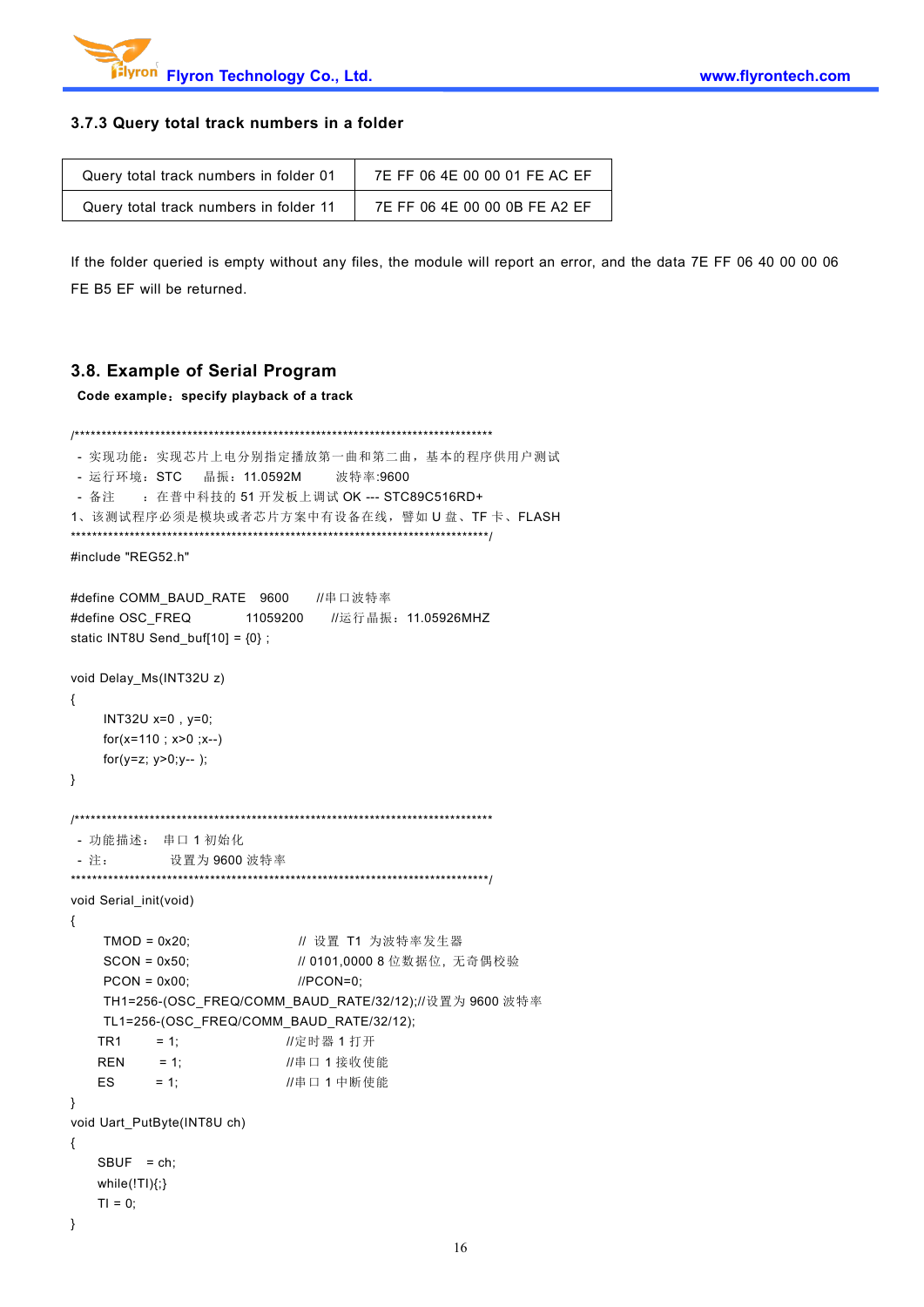

```
/******************************************************************************
- 功能描述: 串口向外发送命令[包括控制和查询] - 参数说明: CMD:表示控制指令,请查阅指令表,还包括查询的相关指令
           feedback:是否需要应答[0:不需要应答,1:需要应答]
           data:传送的参数
******************************************************************************/
void SendCmd(INT8U len)
{
   INT8U i = 0;
   Uart_PutByte(0x7E); //起始
   for(i=0; i<len; i++)//数据
   {
        Uart_PutByte(Send_buf[i]) ;
   }
   Uart_PutByte(0xEF) ;//结束
}
  /******************************************************************************
 - 功能描述:求和校验
 - 和校验的思路如下:
   发送的指令,去掉起始和结束。将中间的6个字节进行累加,最后取反码。接收端就将接收到的一帧数据,去掉起始和结束。
将中间的数据累加,再加上接收到的校验字节。刚好为 0.这样就代表接收到的数据完全正确。
******************************************************************************/
void DoSum(INT8U *Str, INT8U len)
{
   INT16U xorsum = 0;
   INT8U i;
   for(i=0; i<len; i++)
   { xorsum = xorsum + Str[i];
   } xorsum = 0 -xorsum;*(Str + i) = (INT8U)(xorsum >> 8);*(Str+i+1) = (INT8U)(xorsum & 0x00ff);}
void Uart_SendCMD(INT8U CMD ,INT8U feedback , INT16U dat)
{
   Send_buf[0] = 0xff; //保留字节
   Send_buf[1] = 0x06; //长度
   Send buf[2] = CMD; //控制指令
   Send_buf[3] = feedback;//是否需要反馈
   Send_buf[4] = (INT8U)(dat >> 8);//datah
   Send_buf[5] = (INT8U)(dat); //datal
   DoSum(&Send_buf[0],6); //校验
   SendCmd(8); //发送此帧数据
}
void main()
{
    Serial_init() ;//串口寄存器的初始化设置
   Uart SendCMD(0x03, 0, 0x01) ;//播放第一首
   Delay_Ms(1000) ;//延时大概 6S
   Uart_SendCMD(0x03 , 0 , 0x02) ;//播放第二首
   Delay_Ms(1000) ;//延时大概 6S
```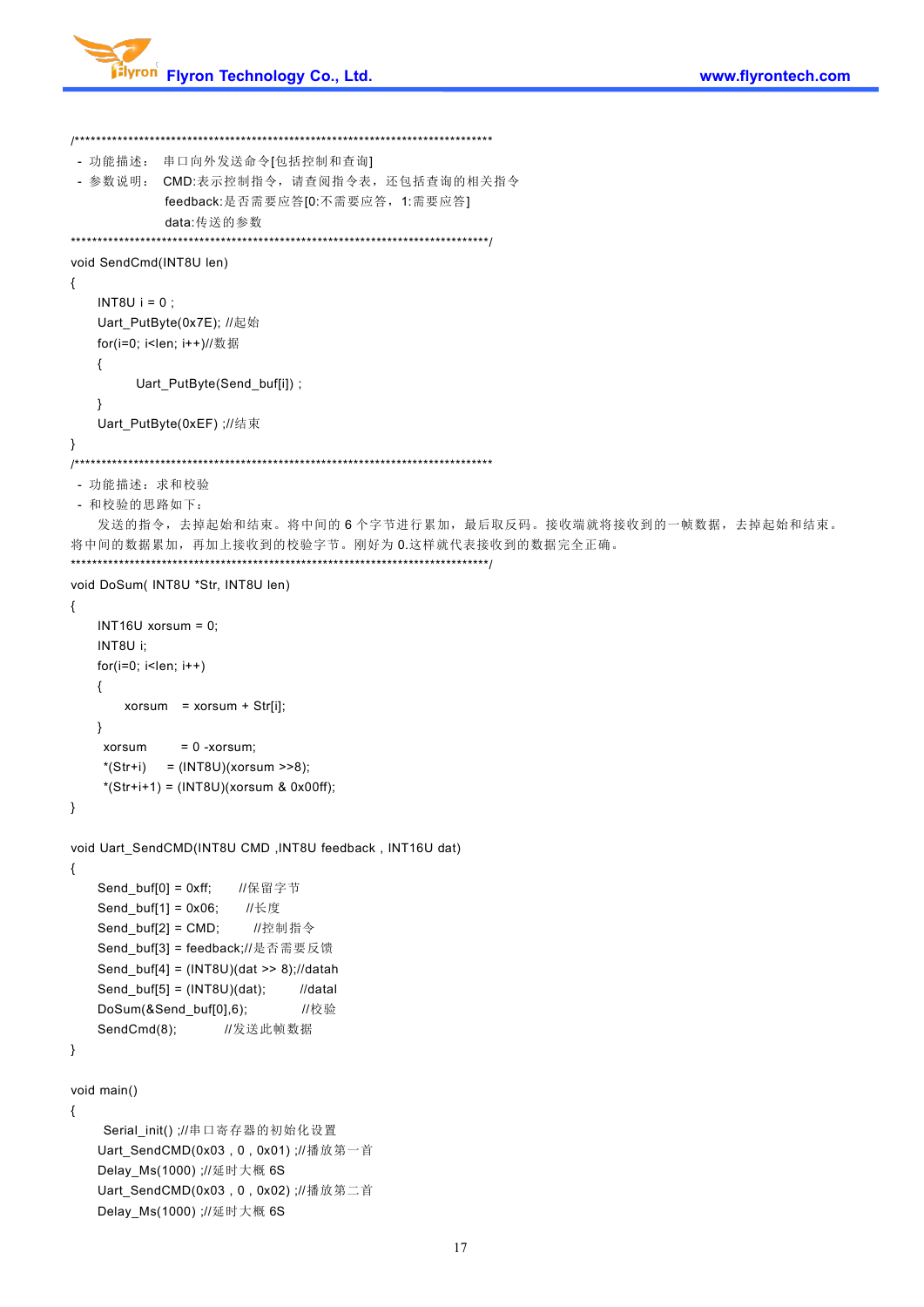

Uart\_SendCMD(0x03 , 0 , 0x04) ;//播放第四首 while $(1)$ ;

}

# **4. ADkey Control**



| Key             | <b>Short Push</b>                | <b>Long Push</b>         | <b>Description</b>                      |  |
|-----------------|----------------------------------|--------------------------|-----------------------------------------|--|
| K1              | Play Mode                        |                          | Switch to interrupted / non-interrupted |  |
| K <sub>2</sub>  | Switching of playback<br>devices |                          | USB/micro SD                            |  |
| K <sub>3</sub>  | <b>Operating Mode</b>            |                          | All repeat playback                     |  |
| K4              | Play/Pause                       |                          |                                         |  |
| K <sub>5</sub>  | Previous                         | Vol+                     |                                         |  |
| K <sub>6</sub>  | Next                             | Vol-                     |                                         |  |
| K7              | 4                                | Repeat playback track 4  | Long push always to repeat playback     |  |
| K <sub>8</sub>  | 3                                | Repeat playback track 3  | Long push always to repeat playback     |  |
| K <sub>9</sub>  | 2                                | Repeat playback track 2  | Long push always to repeat playback     |  |
| K <sub>10</sub> | $\mathbf{1}$                     | Repeat playback track 1  | Long push always to repeat playback     |  |
| K11             | 5                                | Repeat playback track 5  | Long push always to repeat playback     |  |
| K <sub>12</sub> | 6                                | Repeat playback track 6  | Long push always to repeat playback     |  |
| K <sub>13</sub> | $\overline{7}$                   | Repeat playback track 7  | Long push always to repeat playback     |  |
| K14             | 8                                | Repeat playback track 8  | Long push always to repeat playback     |  |
| K <sub>15</sub> | 9                                | Repeat playback track 9  | Long push always to repeat playback     |  |
| K <sub>16</sub> | 10                               | Repeat playback track 10 | Long push always to repeat playback     |  |
| K17             | 11                               | Repeat playback track 11 | Long push always to repeat playback     |  |
| K <sub>18</sub> | 12                               | Repeat playback track 12 | Long push always to repeat playback     |  |
| K <sub>19</sub> | 13                               | Repeat playback track 13 | Long push always to repeat playback     |  |
| K20             | 14                               | Repeat playback track 14 | Long push always to repeat playback     |  |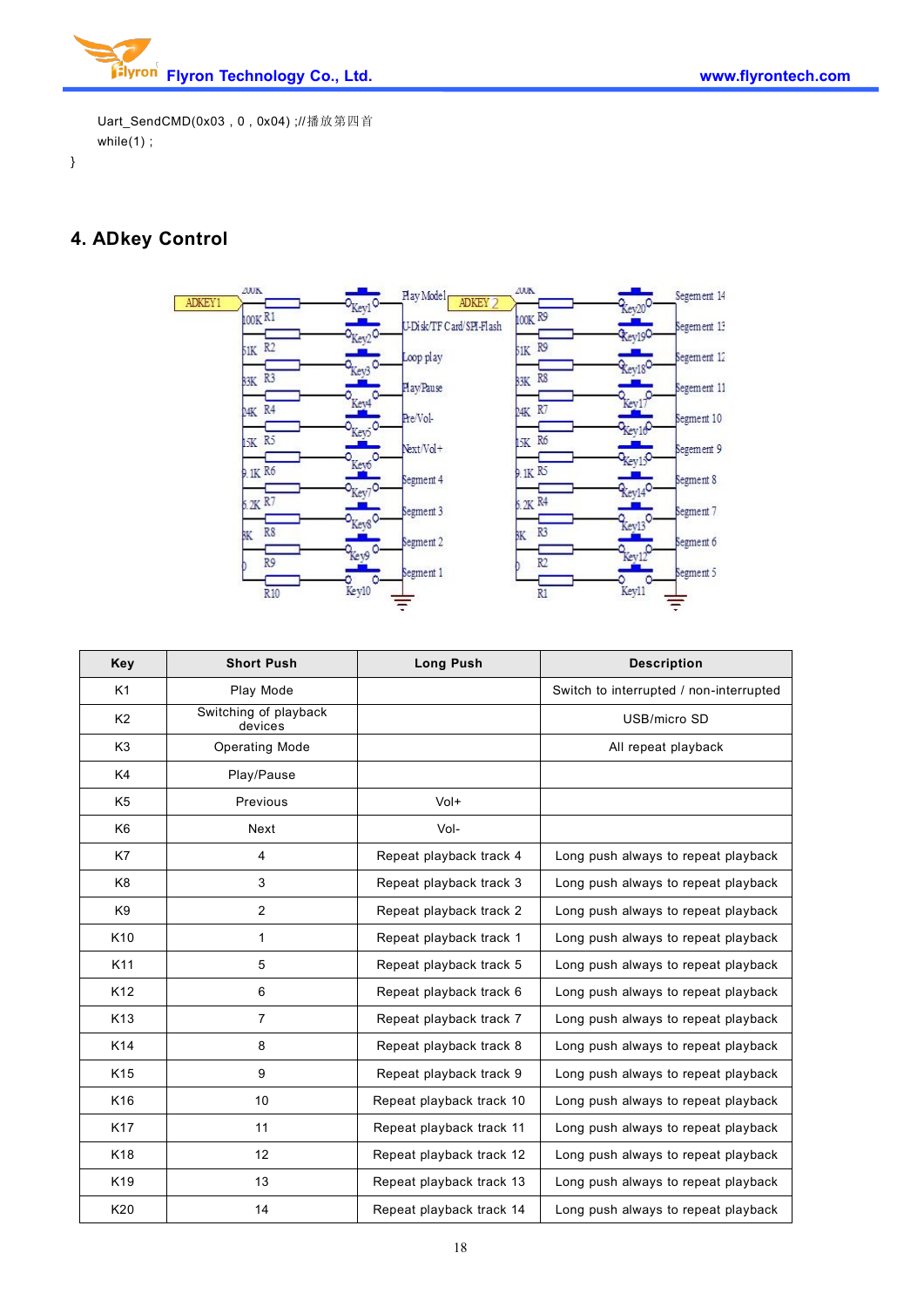

### **5. Application Circuits**



**Figure 5-1: Connect speaker and key control**



**Figure 5-2: Connect earphone/amplifier and key control**



#### **Figure 5-3: Connect 3.3V MCU and speaker**



**Figure 5-4: Connect 5V MCU andearphone/amplifier**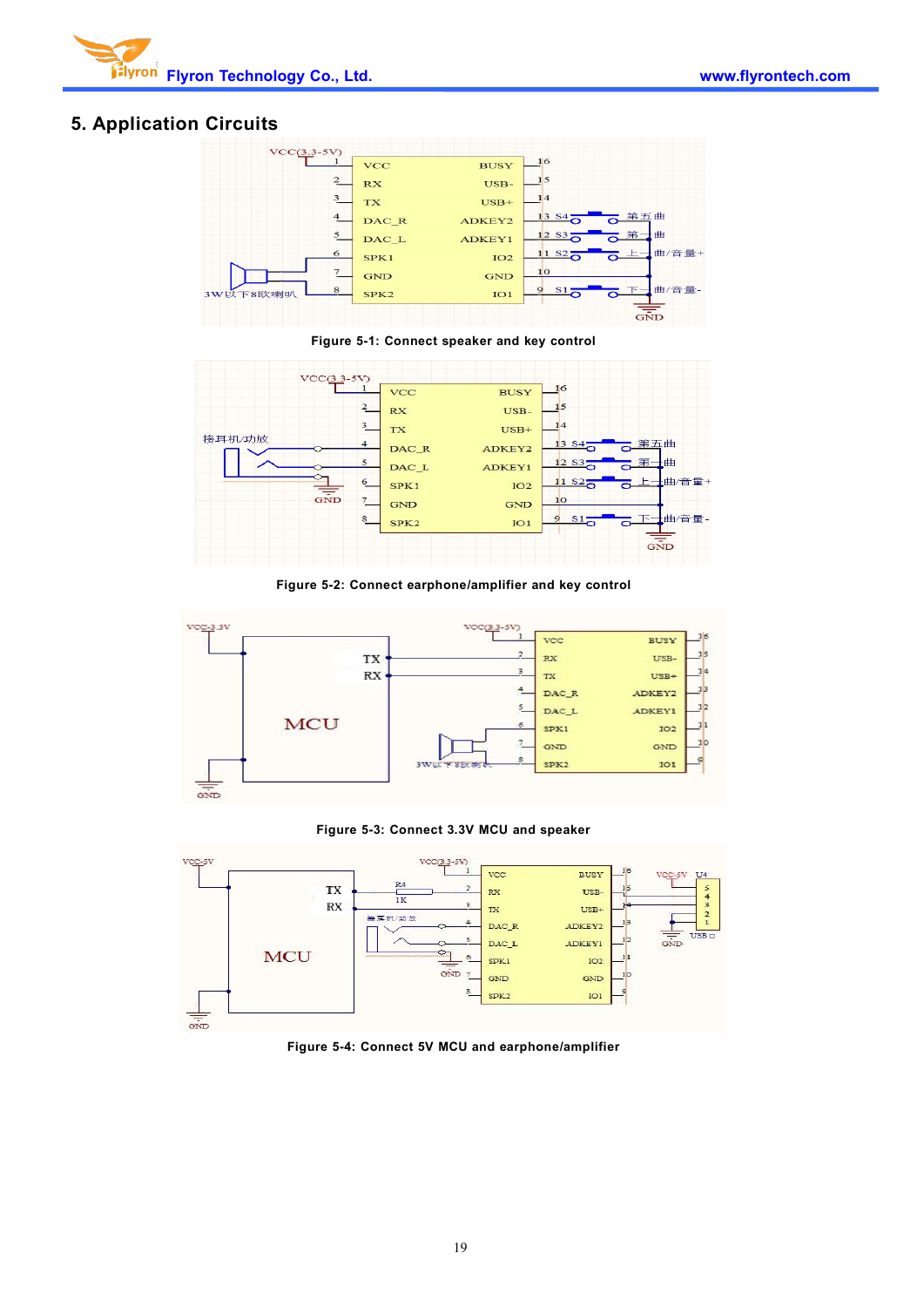

**Figure 5-5: Connect AD key control, earphone/amplifier and micro SD card**



**Figure 5-6: Connect AD key control, speaker and USB port**